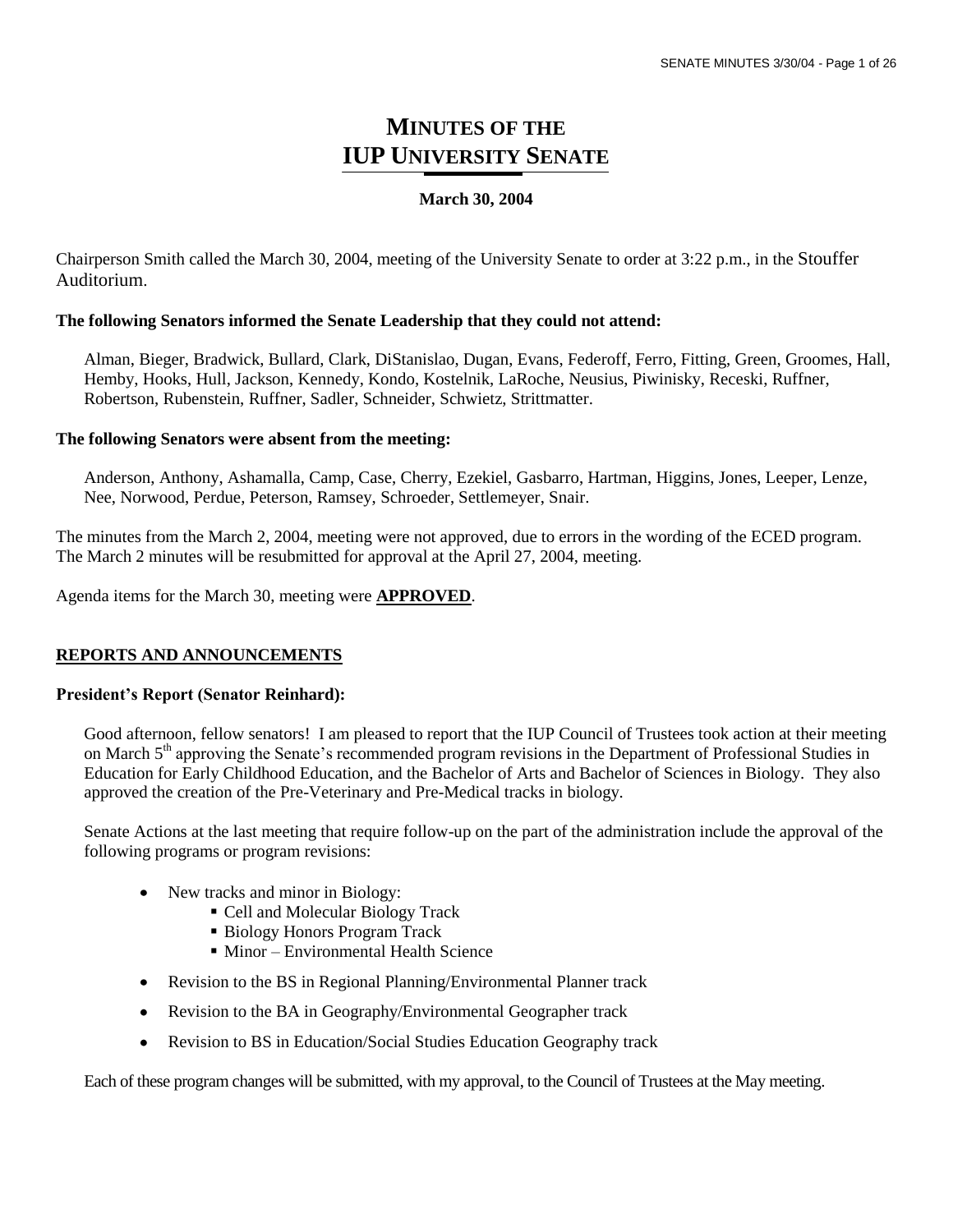The course proposals and revisions approved by the Senate, as found in the corrected March 2 minutes, are officially approved.

In addition, the revisions to the Recognized Organizations Review Board Policy brought forward by the Student Affairs Committee and recommended by the Senate are acceptable to me and will be implemented.

I have several other news and information items I would like to share with you:

#### **Institutional Advancement:**

I reported at our last meeting that I was taking steps to hire on a short-term basis additional leadership to support the Institutional Advancement Division. I am pleased to report that IUP alumnus Mr. Matthew Hughes has accepted an 18-month appointment to serve as our interim vice-president. Matt has significant experience in development at Carnegie Mellon University. His most recent professional experience has been as Director of Development for Pittsburgh Public Theater. We are excited about the expertise, energy, and leadership Matt will bring to this critically important position and are pleased he is willing to serve his Alma Mater in this capacity. Let me also take this opportunity to publicly recognize Dr. Ruth Riesenman for her service as Interim Vice President for Institutional Advancement and Executive Director of the Foundation for IUP. We are indebted to Dr. Riesenman for her unfailing commitment to our university.

#### **Dean of Admissions Search:**

We have redesigned our Dean of Admission's position to better reflect an integrated enrollment management approach. The new title will be Associate Vice President for Enrollment Management and will report to the Vice President for Student Affairs. Responsibilities will be broadened to include leadership for admissions, financial aid, and the advising and testing center. We will also consider other university units that may logically be reorganized under this enrollment unit. I believe this position is crucial to the future of IUP. We will move swiftly in the search process to fill the position prior to the new academic year. Let me point out that we are not creating an additional management position; we are upgrading the vacant dean of admissions position.

#### **Fall 2004 Recruitment:**

IUP is entering a critical time period as we recruit our 2004-2005 freshman class. For Fall 2004 we have set an ambitious target of increasing both the size and the academic quality of the freshman class. Vice President Luckey informs me that we have over 2,000 highly capable students who have been admitted to IUP but who have not yet made their advance deposit. On a weekly basis, IUP's colleges receive the names of these students. The colleges call the applicants to offer additional information on their intended program of study and to encourage them to select IUP. I cannot overemphasize the importance of these calls, and I ask that you undertake this important task with enthusiasm. Let me thank you and your colleagues in advance for performing this important university service.

#### **System Strategic Plan:**

May I also request that you provide feedback on the State System's draft strategic plan for 2004-2009. Members of the University Planning Council have begun to offer their perspective on this document, and I would also value input from members of this body. I will ask Senator Torges to send the draft of this document to each of you electronically as early as tomorrow. Please provide your feedback directly to me or to Dr. Steven Ender, who is IUP's representative on the System committee drafting this document.

#### **Activities Fee:**

As you know, a referendum was conducted earlier this month to assess students' opinion of a \$30-per-semester increase in the Student Activity Fee. There was overwhelming voter turnout with four-to-one votes in favor of the increase. The Student Cooperative Association and our student leaders, Mark Collins, Justin Aion, and Jeff Turley, specifically, did an outstanding job helping the campus at large understand the consequences if the referendum were to be defeated. I am particularly pleased that the proposed increase will directly benefit the campus life of our students. In addition, my analysis revealed that the activity fee increase along with proposed increases in other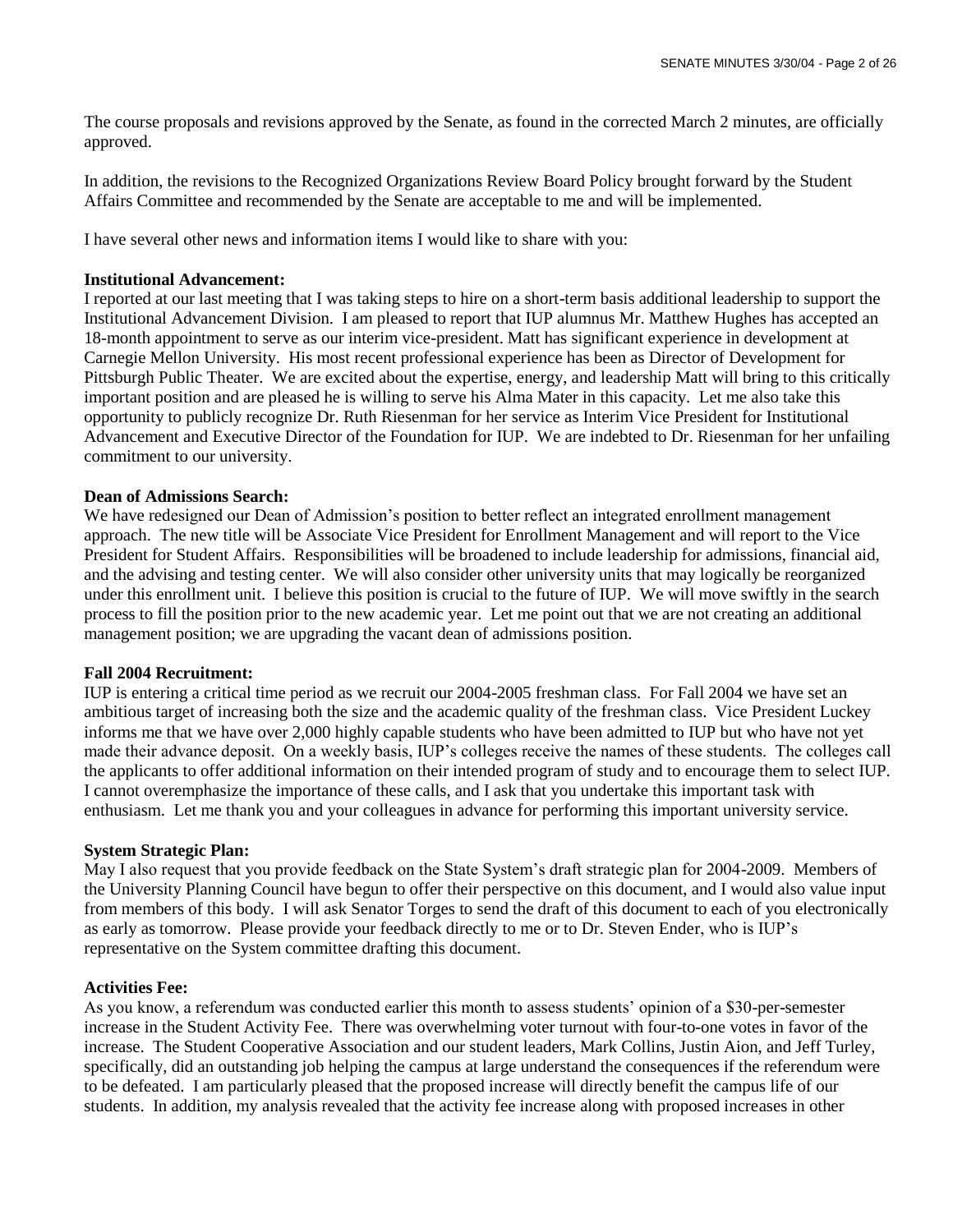student fees, will not jeopardize IUP's financial competitiveness in the System and the region. The revenue generated by this increase will strengthen the Co-op's financial base for the next five years. After careful review and with Vice President Luckey's endorsement, I have approved the fee increase.

#### **Student Achievement:**

Every day at IUP, students are excelling. Here are just two examples!

Last Friday evening, members of our women's rugby club were honored to ring the closing bell of the New York Stock Exchange. These women were recognized for their bravery during a multiple-car pileup last year on the turnpike. They have been named *Reader's Digest* Heroes of the Year.

This Spring Break, 26 members of IUP's student organization Alternative Spring Break served others through work in Tennessee conservation projects and in soup kitchens and homeless shelters of New York City. Their advisor, History professor, Caleb Finegan, has been instrumental in attracting students to the organization since it was first formed two years ago.

And this past weekend, over 50 IUP students participated in a campuswide day of community service "Into the Streets", working with the human services agencies in Indiana County.

#### **Presidential Search:**

As announced by Robert Duggan, chairman of the presidential search committee, a revised timeline for the search has been established, extending it into the 2004-2005 academic year. As Mr. Duggan explained, this extension of the search into the fall term assures a strong and viable slate of applicants and allows the campus community to participate fully in the interview process. I hope you agree with me that this was an excellent decision. Of course, this means you will have to put up with me for a while longer! I assure you that I will continue to work hard to position this university so that the transition to your new president will be smooth and positive. I sincerely appreciate your support over the last several months and look forward to our continuing working relationships.

#### **Provost's Report (Senator Staszkiewicz):**

#### **Middle States:**

Even though we have requested and have been granted a one semester extension in our Middle States campus visitation, the Middle State Steering committee and sub-committees continue to implement our self-study design. In this regard, the opinions of all students and faculty are being sought on many issues regarding IUP. Two student surveys are being administered this week. The faculty /administrator/staff survey will be distributed sometime in mid April. Please take the time to complete these important questionnaires and encourage your colleagues to do the same. This information is invaluable to the committees as they explore our self-study questions.

#### **Honors Day:**

This Sunday April 4, we will be celebrating the 10th Annual Honors Day Recognition Ceremony. This event will be held in Fisher Auditorium at 1:30 PM. Faculty who plan to process should gather in the lobby of Stapleton Library at 1:00 PM for robing and lining up for the procession. At this ceremony, students will be inducted into the Honor Society of Phi Kappa Phi and Mortar Board. In addition, the Faculty Senate Awards will be presented. Later, you will hear from Faculty Senate Awards Committee Chair, Dr. Kent Jackson, who will announce the recipients of the 2004 Faculty Senate Awards. I sincerely hope many of you will choose to participate in this wonderful event.

#### **Capital Projects:**

Last week we were notified by Pennsylvania's Department of General Services that the Governor's Budget Office released the funding for two IUP capital projects. This money will be used to renovate Cogswell Hall and to construct our new Northpointe facility which will replace the branch campus in Armstrong County. Both of these projects are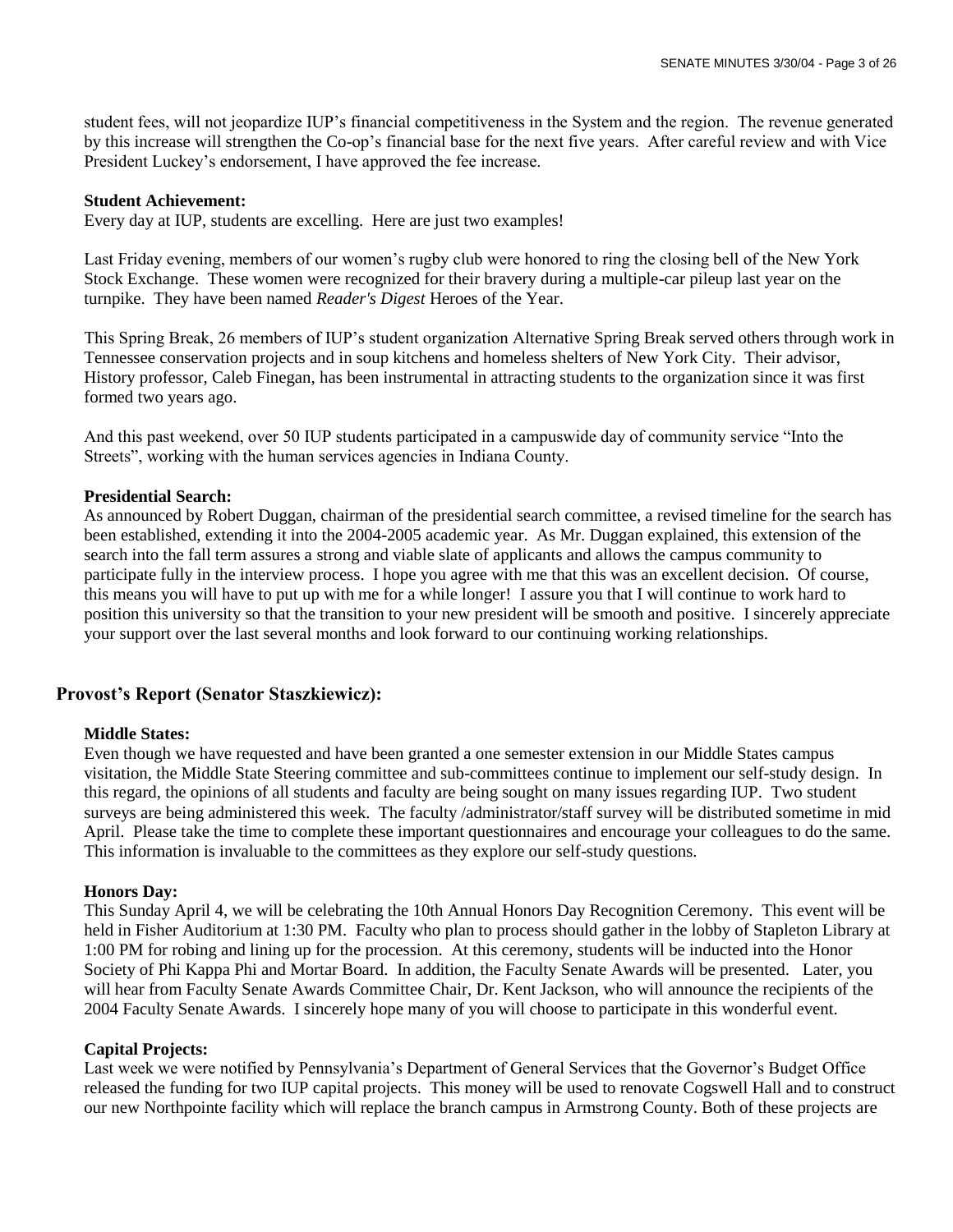tremendously important to IUP. At Northpointe, under the direction of Patricia Scott we will continue to re-engineer the mission of our Branch campus in Kittanning. Here on the main campus, the renovation of Cogswell will give welcome physical space relief and comfort to students, faculty and staff as they continue our excellent music tradition in the College of Fine Arts. I would appeal to all of us to be patient through these two important physical plant projects. There will be considerable disruption on the main campus as the music department is relocated to spaces in Gordon, Foster, Wilson and Ackerman Halls. Progress always carries a price. And in this instance, it will be a price well worth paying.

### **Chairperson's Report (Senator Smith):**

I was a little worried going into yesterday, because it's been a quiet month, so as of yesterday a.m., I didn't have anything really important to say. But in the last 36 hours, I have come across two items that I want to comment on.

First, thank you Dr. Reinhard for extending your stay. You have been very positive for IUP and you have added a friendly stability. Thank you on behalf of many people.

Second, kudos to Steve Ender and Rhonda Luckey yesterday for their efforts at the UPC meeting. Rhonda is behind a future media blitz and the commercials were really stellar.

Thanks and two thumbs up to both of you.

#### **Vice Chairperson's Report (Senator Aion):**

Student Congress will be working with the GSA over the next few months to develop a program in the fall. We're not sure what we'll be doing yet, but that will get worked out soon.

Student Congress will have its presidential debate on Monday, where the one candidate will debate … with … himself … for the second year in a row. Yes, it's humorous, but it underscores the point that we need people to join. Please encourage students to join.

#### **STANDING COMMITTEE REPORTS:**

#### **Rules Committee (Chair Broad):**

No report.

**Noncredit Committee (Chair Karimi):**

No report.

#### **Research Committee (Chair Guth):**

See Appendix A, page 6.

#### **Student Affairs Committee (Chair Hall):**

No report.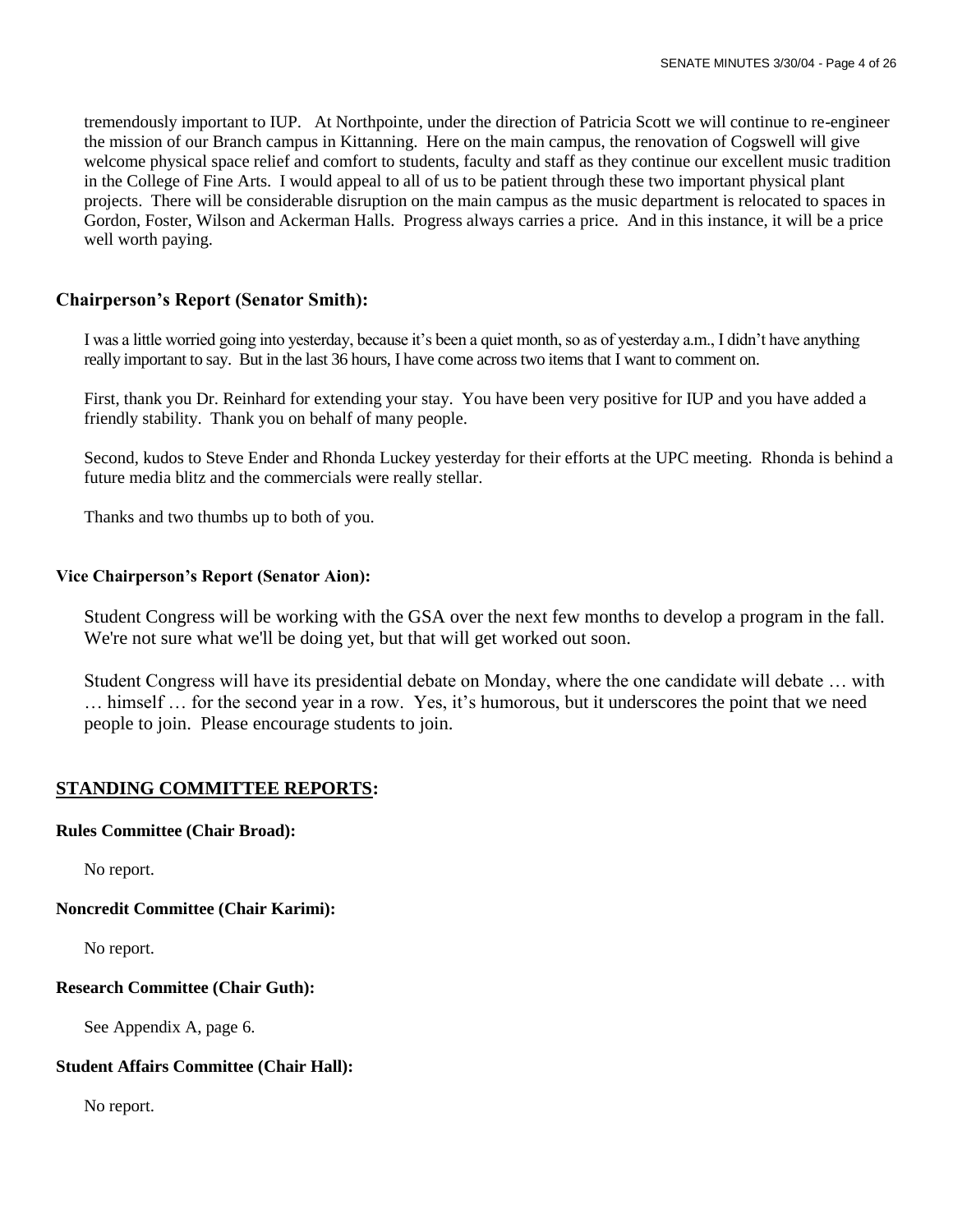#### **University Development and Finance Committee (Chair Domaracki):**

No report.

#### **Academic Committee (Chair Andrew):**

No Report.

### **Awards Committee (Chair Jackson):**

No report.

### **University-wide Undergraduate Curriculum Committee (Co-chairs Sechrist and Numan):**

See Appendix B, pages 7-20.

### **University-wide Graduate Committee (Co-chairs LaPorte / Chambers):**

See Appendix C, pages 21-25.

### **Library and Educational Services Committee (Chair Johnson):**

See Appendix D, page 26.

#### **Adjournment**

With no further business, the meeting was adjourned at 4:29 p.m.

Respectfully submitted, Gwen Torges Senate Secretary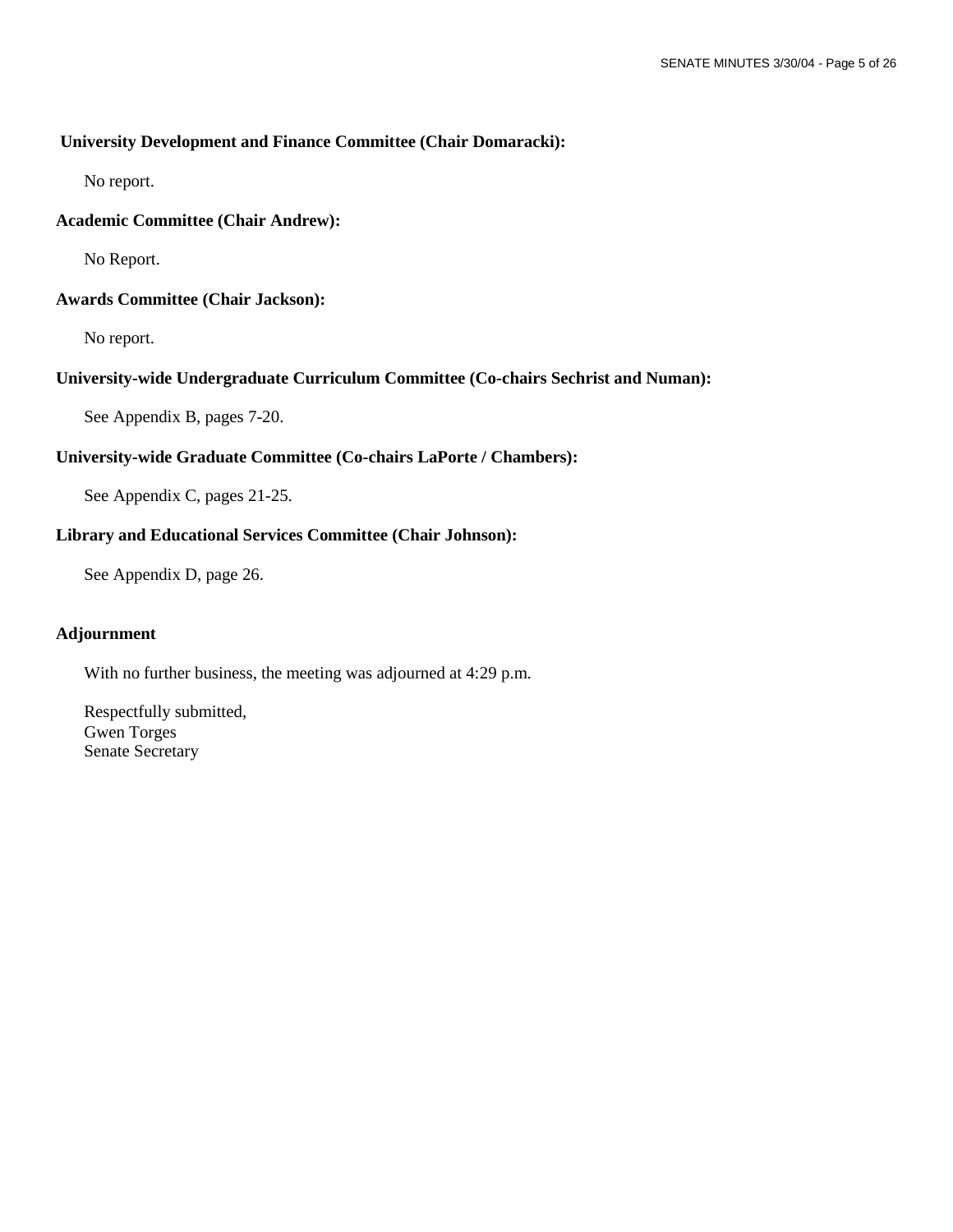#### **APPENDIX A: Research Committee (Chair Guth)**

### **FOR INFORMATION:**

The USRC met on March 6, 2004. The meeting was devoted to reviewing the Senate Fellowship proposals and the University Senate Research Committee proposals.

The committee awarded \$22,841 in Senate Fellowship grants to the following individuals:

Senate Fellowship

- Dennis Ausel and William Hamilton received \$6,800 for their project "Voices of The Transition."  $\bullet$
- Lynn Botelho received \$3,500 for her project "The Aging Body: Popular Medicine and the Elderly in England, 1500-1700."
- Joseph Domaracki and Thomas Meloy received \$3,750 in funding for their project "Program Improvements Through Data Driven Decisions (PIT-D3)."
- Karen Fallon received \$2,700 for her project "Improving Literacy Outcomes for Children with Severe Communication Impairments Who Require Augmentative and Alternative Communication (ACC)."
- R. Scott Moore received \$3,491 for his project "The Pyla Koutsopetria Archaeological Project."
- Marie Twal received \$2,600 for her project "Fingerprints: A Service-Learning project to Enhance the Health of Children<sup>"</sup>

The committee awarded \$12,561 in USRC grants to the following individuals:

USRC Awards

- Alan Baumler received \$900 for his project "Citizenship, the Nation and the Race: China and the Geneva Opium  $\bullet$ Conferences, 1924-1925."
- $\bullet$ Robert Begg received \$463 for his project "Keynote Address HERODOT European Conference."
- Gary Bird received \$1,500 for his project "Visiting Artist (tuba soloist) and Judge at the International Tuba and Euphonium Conference (ITEC 2004) in Budapest, Hungary in July 2004."
- James Cahalan received \$1,500 for his project "Mercier's Irish Comic Tradition and Cultural Studies: A  $\bullet$ Presentation at Conferences in Liverpool and Galway."
- Betsy Crane received \$1,415 for her project "Family Development: Helping Families Set and Reach Their Own  $\bullet$ Goals through Strengths-based Practice."
- Patricia Villalobos Echevrria received \$1,500 for her project "Hoverings."
- Robert Heasley received \$1,000 for his project "Workshop: Working with Men and Boys in Times of Crisis/Preparing Men and Boys for Changes in their Lives."
- John McCarthy received \$363 for his project "Professional Help-Seeking Behavior and Attitudes in Counseling Students."
- Michael Poage received \$920 for his project "A Theoretical Analysis of Steady State  $\delta^{13}$ C Profiles of Soil Organic Matter."
- Lisa Sciulli received \$1,500 for her project "Social Cause Versus Profit Oriented Advertisements: Designing A Unique Message Strategy."
- John Zhang received \$1,500 for his project "A Simulation Study on Logistical Regression Assumptions."

The next USRC meeting will be held on Tuesday, May 4, 2004 at 3:15 p.m. in 317 Clark.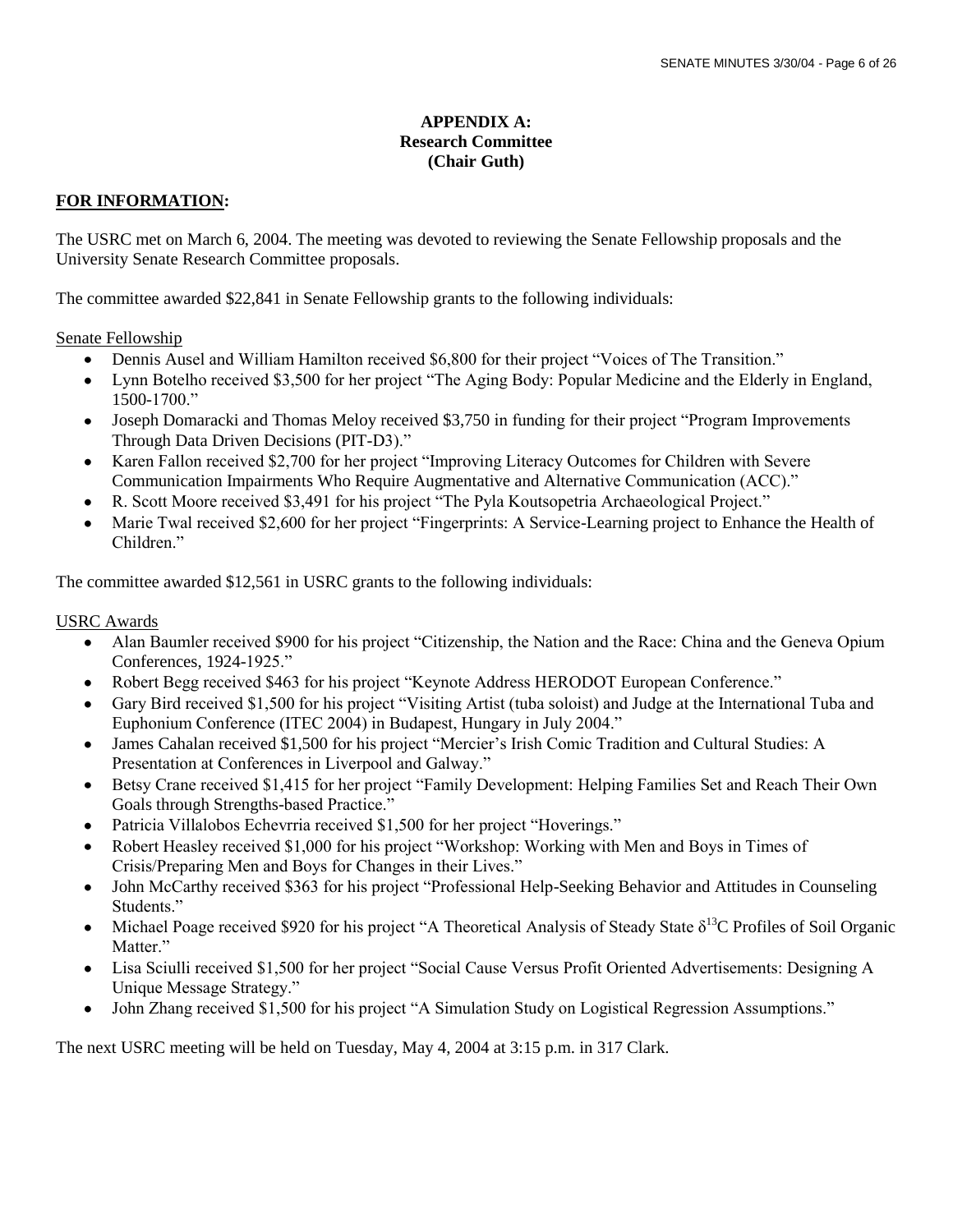### **APPENDIX B: University-Wide Undergraduate Curriculum Committee Co-Chairs Sechrist and Numan**

### **FOR INFORMATION:**

#### **1. Honors College Committee Report:**

Approved Honors Tracks for Anthropology, Economics, English, French, Philosophy, Religious Studies, Sociology, and Spanish for Honors College credit.

Approved ECON 356 Introduction to Econometrics for /H/ status.

Approved CHSS 489 Honors Colloquium for /H/ status and the first section of this course Race and Ethnicity in Hispanic American Literature, Department of Spanish.

#### **2. College of Humanities and Social Sciences—Addition to Catalog Description**

Departmental Honors Tracks in the College of Humanities and Social Sciences enable eligible students to participate in advanced study in their disciplines. These tracks are particularly encouraged for students who intend to seek admission to graduate or professional schools.

Honors coursework is recorded on university transcripts and students completing the Departmental Honors Tracks will be recognized at departmental commencement ceremonies. For detailed guidance in Departmental Honors Tracks, students should consult the description in their major department and meet with their advisors.

### **FOR ACTION:**

## **6. Department of Special Education and Clinical Services—New Course**

#### **EDEX 103 Special Education Technology** 3c-0l-3cr

Addresses the use of Assistive Technology in the classroom in areas of communication, mobility, education, recreation, vocation, independence, and therapy/rehabilitation. Emphasis is on developing awareness of the diversity of assistive technology currently available for individuals with disabilities. Specific applications of ssistive technology devices, which improve and maintain the functioning capabilities of individuals with disabilities, are presented. Participants in this course will engage in independent learning activities and will receive information that will enable them to gather information about assistive technology devices, companies and related services.

**Rationale:** The course will provide educators, service providers, and parents an overview of assistive technology classroom in areas of communication, mobility, education, recreation, vocation, independence, and therapy/rehabilitation. The course will be an elective and will be added to the program at a later date.

## **2. Department of Anthropology—New Track and Addition to Catalog Description**

#### **6. Addition to Current Catalog Description:**

**PASSED**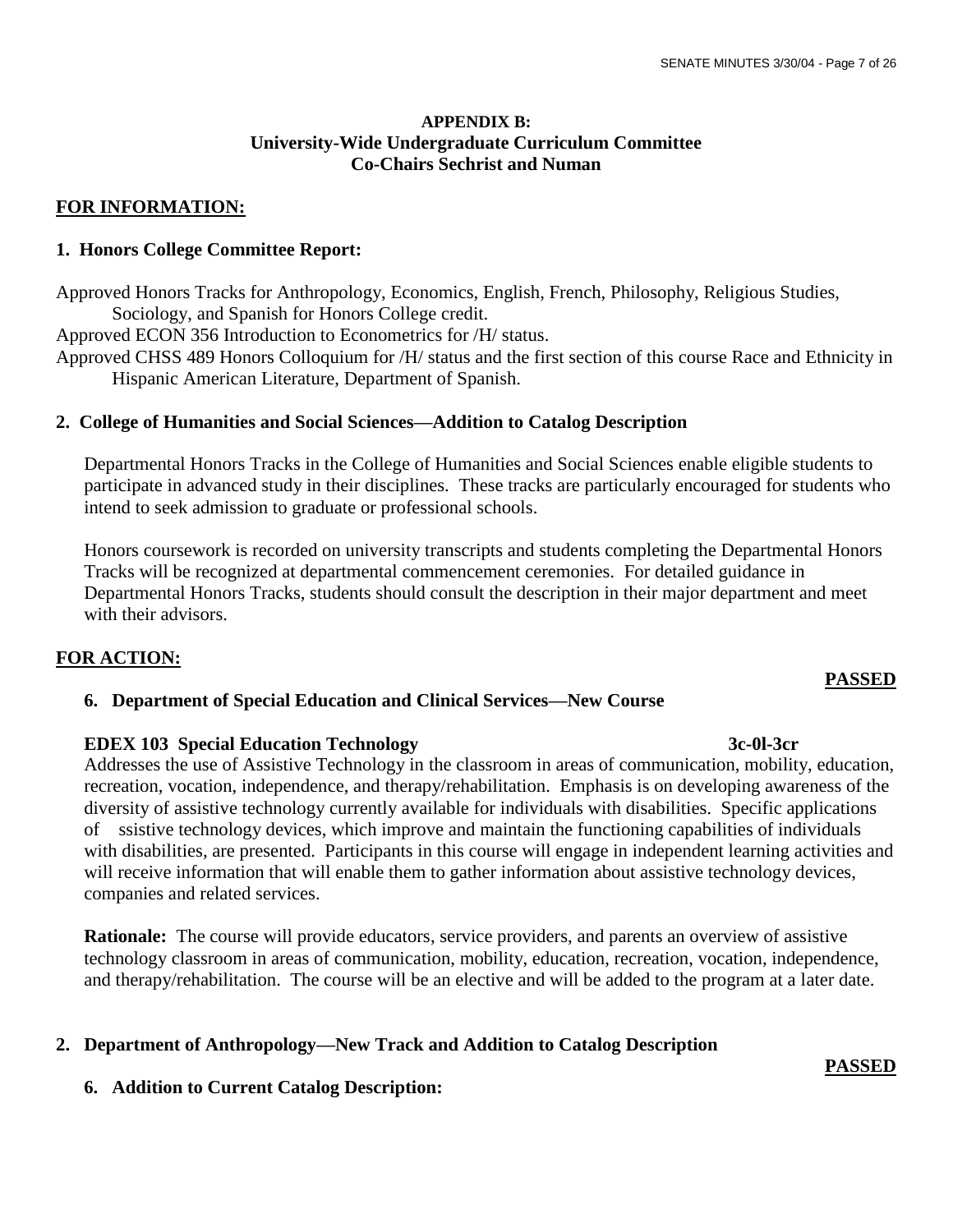### **Anthropology Honors Program**

Open by departmental permission to declared Anthropology majors with at least a 3.25 GPA in total university coursework and a 3.25 GPA in Anthropology courses. Students complete ANTH 483 Honors Thesis; CHSS 489 Honors Colloquium (a multi-disciplinary colloquium emphasizing problem-solving, discussion, reading and writing on a topic or theme); and HNRC 499 Honors Senior Synthesis, which fulfills the Liberal Studies Synthesis requirement. To determine how Honors Track courses will be integrated into existing requirements for the Anthropology major, students should consult their advisors.

To apply, students must petition the Department Honors Committee for admission no earlier than the completion of the sophomore year. An application must be filed with the Chair of Anthropology and should include an application form, a letter of intent, a description of the work plan, a full transcript, and two letters of recommendation from faculty.

### **6. New Track**

### **Anthropology Honors Track 12cr**

**Prerequisites:** Declared major in Anthropology, completion of 60 credits, and permission of Department Honors Committee, Academic Advisor, and Department Chair.

| <b>ANTH 483/H/</b> | Honors Thesis in Anthropology | 6cr       |
|--------------------|-------------------------------|-----------|
| <b>CHSS 489/H/</b> | Honors Colloquium             | 3cr       |
| <b>HNRC 499</b>    | Honors Senior Synthesis       | *cr $(1)$ |

**6.** Credits for HNRC 499 are counted in the Liberal Studies Synthesis requirement.

 **Rationale for all College Honors Tracks presented:** The College of Humanities and Social Sciences has developed Honors Tracks for outstanding students in the College as well as Robert E. Cook Honors College students. Working with Chairs over the last two years, the College has been able to develop a consistent and coherent model for Honors Tracks that can be integrated into existing major requirements. Variations exist among these Tracks because individual departments have self consciously crafted their Honors Tracks to build upon the specialized needs and differences of their disciplines, while taking into account resource implications for their departments. In the current climate of limited resources, the College believes that this level of flexibility and freedom in designing Departmental Honors Tracks is the most effective approach.

 All CHSS Honors Tracks presented today are twelve hours. In addition to pre-existing prerequisites, all H-designated courses within a department will have the following additional prerequisites: Admission to a Departmental Honors Track, HNRC 201, or permission of the instructor.

 While all departments maintained the College guidelines of twelve hours, some departments chose to include 3 credits of non-H-designated work in their Tracks. Courses that do not carry the H-designation do not meet the Honors requirement for R. E. Cook College students.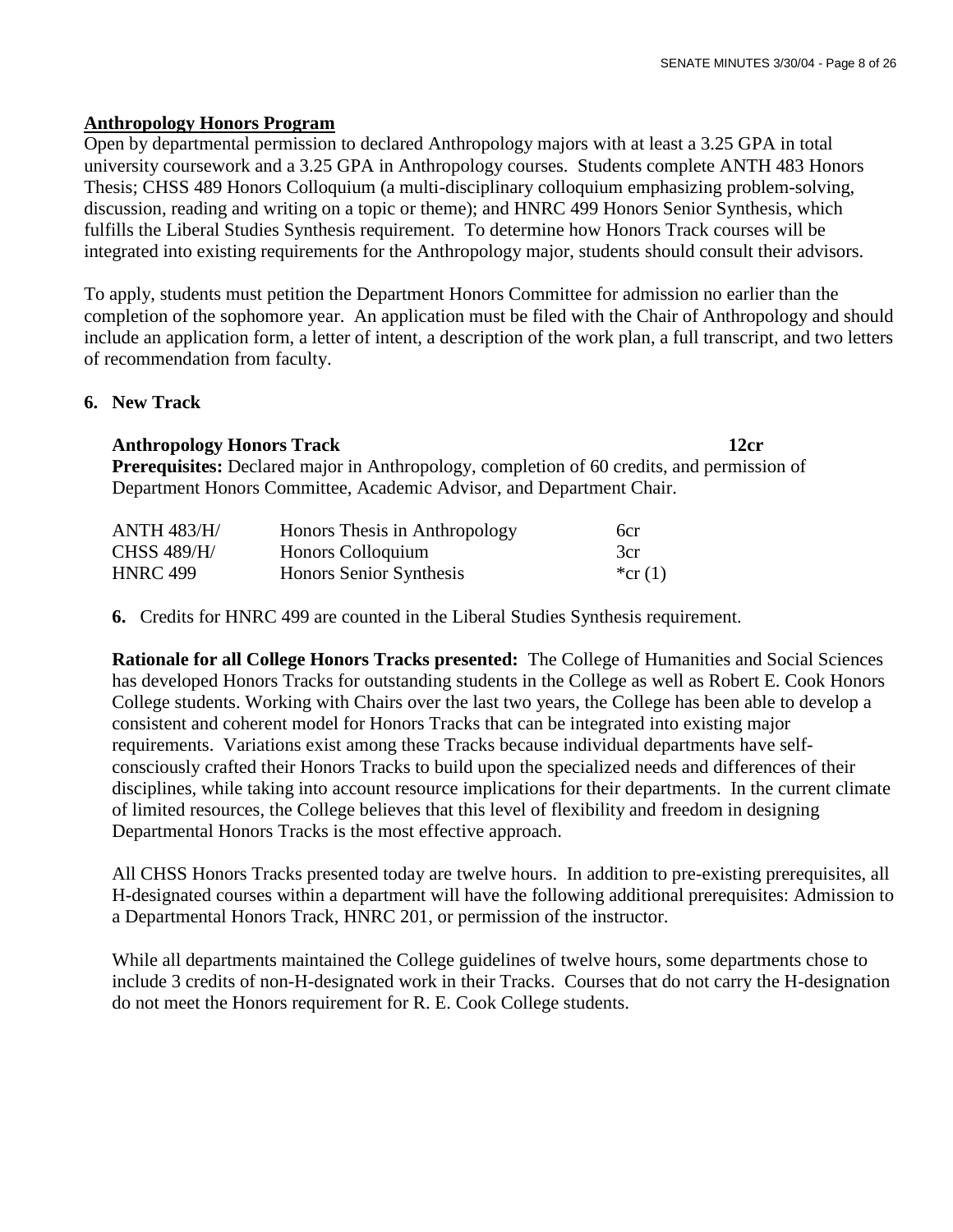#### **3. Department of Economics—New Track, Addition to Catalog Description, and Program Revision PASSED**

## **6. Addition to Current Catalog Description:**

## **Economics Honors Program**

Open by departmental permission to Economics, Economics/Mathematics, and Economics/Pre-Law majors with at least a 3.25 GPA in total university coursework and a 3.25 GPA in Economics courses. Students complete ECON 355 Statistics for Economists, ECON 356 Introduction to Econometrics, ECON 483 Honors Thesis in Economics, and HNRC 499 Honors Senior Synthesis, which fulfills the Liberal Studies Synthesis requirement. Students must earn at least a C in each course completed for the track. To determine how Honors Track courses will be integrated into existing requirements for the Economics, Economics/Mathematics, or Economics/Pre-Law major, students should consult their advisors.

To apply, an application should be filed with the Chair of Economics.

# **6. New Track:**

| <b>Economics Honors Track</b> |                                  |           | 12cr |
|-------------------------------|----------------------------------|-----------|------|
| ECON 356/H/                   | Introduction to Econometrics     | 3cr       |      |
| <b>ECON 483/H/</b>            | Honors Thesis in Economics       | 3cr       |      |
| <b>HNRC 499</b>               | Honors Senior Synthesis          | *cr $(1)$ |      |
|                               | -and-                            |           |      |
| <b>ECON 355</b>               | <b>Statistics for Economists</b> | 3cr       |      |

(1) Credits for HNRC 499 are counted in the Liberal Studies Synthesis requirement.

# **6. Program Revision:**

#### **Bachelor of Science in Education—Social Studies Education/Economics Track (\*)**

**Liberal Studies**: As outlined in Liberal Studies section with the following specifications: **Social Science:** ANTH 110, ECON 121, and PSYC 101 **Mathematics:** 3cr **Liberal Studies Electives:** 6cr, GEOG 230, SOC 337, no courses with ECON prefix

| 3 additional cr of MATH 100 level or above              |
|---------------------------------------------------------|
| (in addition to Liberal Studies MATH) (1)               |
| <b>Pre-Professional Education Sequence:</b>             |
| COMM 103 Digital Instructional Technology               |
| EDSP 102 Education Psychology                           |
| <b>Professional Education Sequence</b>                  |
| <b>EDEX 301</b> Education of Students with Disabilities |
| in Inclusive Secondary Programs                         |
|                                                         |

# **Current Program Proposed Program**

|   |     |                                             | <b>Bachelor of Science in Education—Social</b><br><b>Studies Education/Economics Track (*)</b> |     |
|---|-----|---------------------------------------------|------------------------------------------------------------------------------------------------|-----|
|   | 51  | with the following specifications:          | <b>Liberal Studies:</b> As outlined in Liberal Studies Section                                 | 48  |
| 1 |     | <b>Mathematics:</b> 3cr                     | Social Science: ANTH 110, ECON 121, and PSYC 101                                               |     |
|   |     | no courses with ECON prefix                 | <b>Liberal Studies Electives: 3cr, GEOG 230,</b>                                               |     |
|   | 32  | College:                                    |                                                                                                | 32  |
|   |     |                                             | 3 additional cr of MATH 100 level or above                                                     |     |
|   | 3cr |                                             | (in addition to Liberal Studies MATH) (1)                                                      | 3cr |
|   |     | <b>Pre-Professional Education Sequence:</b> |                                                                                                |     |
|   | 3cr |                                             | COMM 103 Digital Instructional Technology                                                      | 3cr |
|   | 3cr | EDSP 102                                    | <b>Education Psychology</b>                                                                    | 3cr |
|   |     | <b>Professional Education Sequence</b>      |                                                                                                |     |
|   |     | EDEX 301                                    | Education of Students with Disabilities                                                        |     |
|   | 3cr |                                             | in Inclusive Secondary Programs                                                                | 3cr |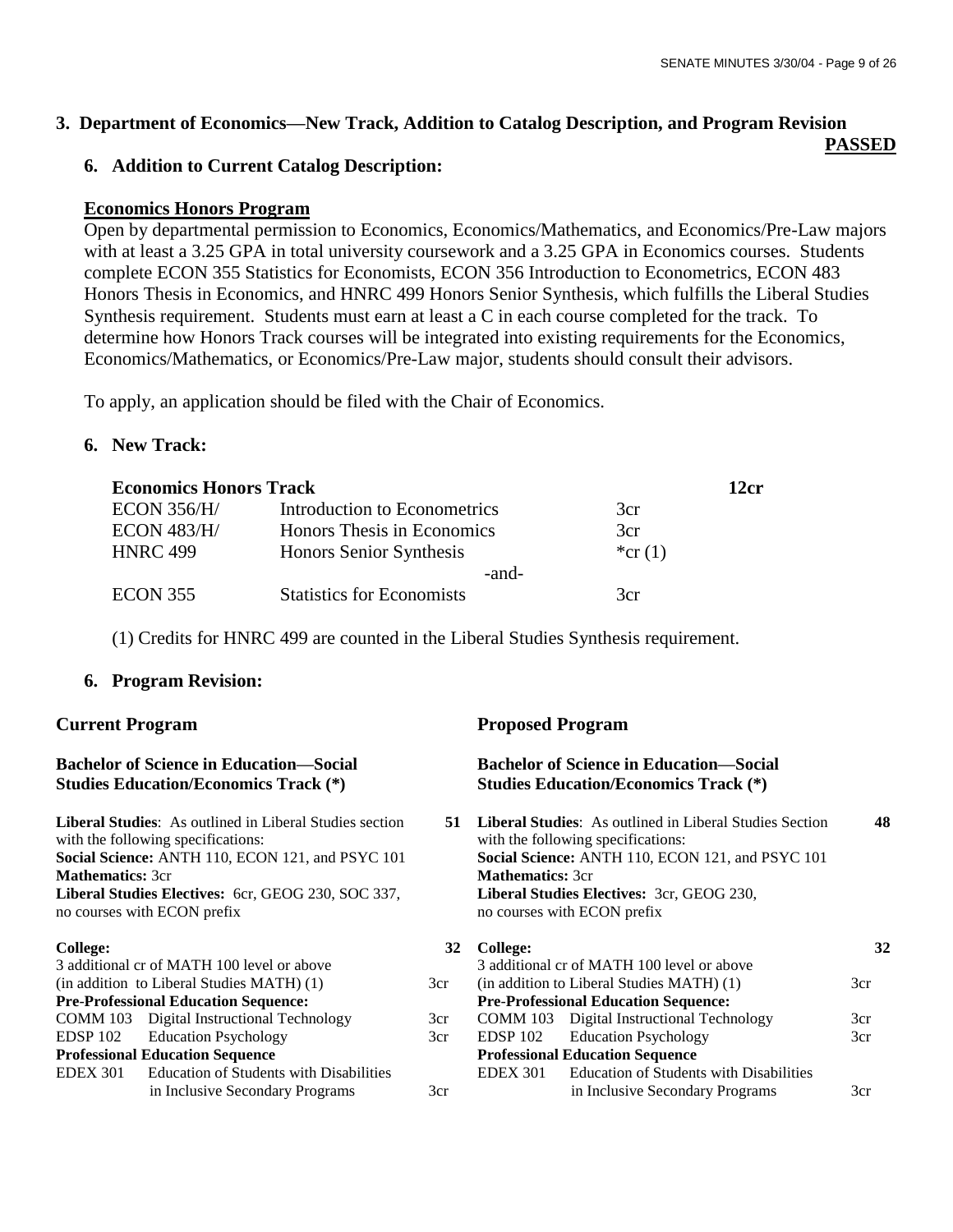| EDSP 477 Assessment of Student Learning: Design |      |
|-------------------------------------------------|------|
| and Interpretation of Educational Measures      | 3cr  |
| EDUC 242 Pre-Student Teaching Clinical I        | 1cr  |
| EDUC 342 Pre-Student Teaching Clinical II       | 1cr  |
| EDUC 441 Student Teaching                       | 12cr |
| EDUC 442 School Law                             | 1cr  |
| EDUC 455 Teaching of Social Studies in          |      |
| Secondary Schools                               | 3cr  |
|                                                 |      |

#### **Major**:

#### **Required Courses:**

|                              | ECON 122 Principles of Microeconomics                |
|------------------------------|------------------------------------------------------|
| <b>Controlled Electives:</b> |                                                      |
|                              | Upper-level Economics courses including at least one |

writing-intensive course and at least one course from each of the following three groups: International courses: ECON 339, 345, 346, 350, 351

Macroeconomic courses: ECON 325, 326, 343, 421

Microeconomic courses: ECON 330, 331, 332, 333, 334, 335, 336, 361, 373, 383

**Social Studies Distribution:** 

|                      | GEOG XXX 200-level or higher Geography course | 3с:    |
|----------------------|-----------------------------------------------|--------|
| <b>HIST 204</b>      | United States History to 1877                 | 3cı    |
| <b>HIST 205</b>      | United States History Since 1877              | 3cı    |
| <b>PLSC 280</b>      | Comparative Government I: Western             |        |
|                      | PLSC 285 Political Systems or Comparative     |        |
|                      | Government II: Non-Western Systems            | 3cı    |
| Social Science Minor |                                               | 6cr(2) |

#### **Free Electives:**

#### **Total Degree Requirements:**

- (\*) See requirements leading to teacher certification, titled "Admission to Teacher Education," in the College of Education and Educational Technology section of this catalog. In order to student teach, students must have a 3.0 cumulative GPA in their major (social science and history courses). To be licensed to teach History, Geography, Economics, Civics, and Government, Social Science Education\Economics majors must apply for Citizenship Education certification.
	- **6.** Students are required to take an additional 3cr of

 MATH beyond the Liberal Studies requirement for a total of 6cr, all of which must be l00 level or above.

(2) History is the recommended choice for a minor. Students may complete a minor in a second Social Science of their choice. This will require additional credits.

|      | EDSP <sub>477</sub>          | Assessment of Student Learning: Design                |      |
|------|------------------------------|-------------------------------------------------------|------|
| 3cr  |                              | and Interpretation of Educational Measures            | 3cr  |
| 1cr  | EDUC <sub>242</sub>          | Pre-Student Teaching Clinical I                       | 1cr  |
| 1cr  | EDUC <sub>342</sub>          | Pre-Student Teaching Clinical II                      | 1cr  |
| 12cr | EDUC 441                     | <b>Student Teaching</b>                               | 12cr |
| 1cr  | EDUC <sub>442</sub>          | School Law                                            | 1cr  |
|      | EDUC <sub>455</sub>          | Teaching of Social Studies in                         |      |
| 3cr  |                              | <b>Secondary Schools</b>                              | 3cr  |
| 18   | Major:                       |                                                       | 18   |
|      | <b>Required Courses:</b>     |                                                       |      |
| 3cr  |                              | ECON 122 Principles of Microeconomics                 | 3cr  |
| 15cr | <b>Controlled Electives:</b> |                                                       | 15cr |
|      |                              | Upper-level Economics courses including at least one  |      |
|      |                              | writing-intensive course and at least one course from |      |
|      |                              | each of the following three groups:                   |      |
|      |                              | International courses: ECON 339, 345, 346, 350, 351   |      |
|      |                              | Macroeconomic courses: ECON 325, 326, 343, 421        |      |
|      |                              | Microeconomic courses: ECON 330, 331, 332, 333,       |      |
|      |                              | 334, 335, 336, 361, 373, 383                          |      |
| 18   |                              | <b>Social Studies Distribution:</b>                   | 21   |
| 3cr  |                              | GEOG XXX 200-level or higher Geography course         | 3cr  |
| 3cr  | <b>HIST 204</b>              | <b>Holited States History to 1877</b>                 | 3cr  |

|      |                      | 3cr GEOG XXX 200-level or higher Geography course | 3cr    |
|------|----------------------|---------------------------------------------------|--------|
| 3cr  | <b>HIST 204</b>      | United States History to 1877                     | 3cr    |
| 3cr  | <b>HIST 205</b>      | United States History Since 1877                  | 3cr    |
|      | <b>PLSC 111</b>      | <b>American Politics</b>                          | 3cr    |
|      | <b>PLSC 280</b>      | Comparative Government I: Western                 |        |
| 3cr  |                      | PLSC 285 Political Systems or Comparative         | 3cr    |
| r(2) |                      | Government II: Non-Western Systems                |        |
|      | Social Studies Minor |                                                   | 6cr(2) |
|      |                      |                                                   |        |

**1**

**120**

#### **Free Electives**

#### **Total Degree Requirements:**

- (\*) See requirements leading to teacher certification, titled "Admission to Teacher Education," in the College of Education and Educational Technology section of this catalog. In order to student teach, students must have a 3.0 cumulative GPA in their major (social studies and economics courses). To be licensed to teach History, Geography, Economics, Civics, and Government, Social Studies Education\Economics Track majors must apply for Citizenship Education certification.
	- **6.** Students are required to take an additional 3cr of

 MATH beyond the Liberal Studies requirement for a total of 6cr, all of which must be l00 level or above.

(2) History is the recommended choice for a minor. However, students may complete a minor in any of the other Social Studies fields included in the Citizenship Education certification. Choosing a field other than history may require additional credits.

**120**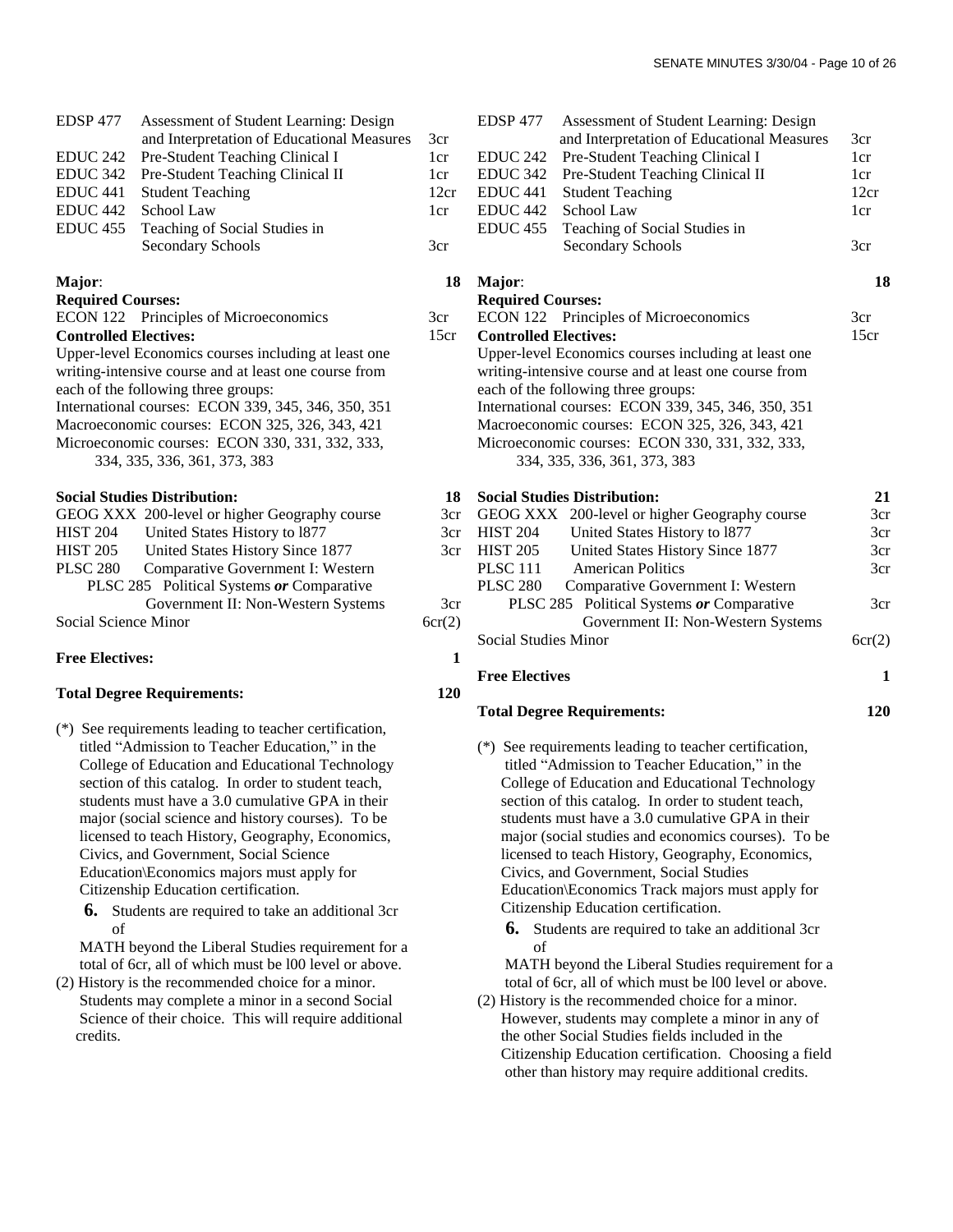**Rationale:** The Pennsylvania Department of Education divided the social studies programs into two separate certification areas, Citizenship Education (to teach history, geography, economics, or civics) and Social Science Education (to teach psychology, anthropology, or sociology). As part of recent PDE accreditation reviews, concerns were raised about the Economics Citizenship Education Track not having more than one political science course. American Politics is added to address these concerns. To make room for the PLSC 111, SOC 337 was eliminated. The use of "social studies" in place of "social science" in footnote (2) is intended to more clearly delineate courses directly pertaining to the PDE Citizenship Education certification. The Pennsylvania Department of Education Citizenship Education certification clearly groups history, geography, economics, and political science. Graduates will be hired to teach in one or more areas in which they are certified. Hence, restricting the choice of minors to one of these other three fields best prepares students.

# **4. Department of English—New Track and Addition to Catalog Description**

# **PASSED**

# **6. Addition to Current Catalog Description:**

# **English Honors Program**

Open by departmental permission to declared English majors with at least a 3.25 in total university coursework and a 3.5 GPA in English courses. To determine how Honors Track courses will be integrated into existing requirements for the English major, students should consult their advisors or a member of the English Honors Track Program Committee (HTP).

To apply, students must submit a letter of application, a list of English courses taken (with instructors' names), and a portfolio demonstrating high quality work in English courses, to the HTP. To be accepted, students must receive favorable evaluations from a majority of professors of courses taken, and portfolio approval by the HTP Committee.

Students complete ENGL 480/H/ Distinction in English Seminar, HNRC 499 Honors Senior Synthesis, which fulfills the Liberal Studies Synthesis requirement, and 6 credits in any combination of the following: ENGL 483 Honors Thesis (0-6 cr) and 0-6 credits of H-designated major courses, 3 credits of which must be upper-level. Students must earn at least a B in each course completed for the Honors Track.

# **6. New Track:**

# **English Honors Track 12cr**

**Prerequisites:** Declared major in English, completion of ENGL 101, 122, and 202; 15 credits in the major, including at least two survey courses; and permission of English Honors Track Program Committee.

| <b>ENGL 480/H/</b> | Distinction in English Seminar                      | 3cr         |
|--------------------|-----------------------------------------------------|-------------|
| <b>HNRC 499</b>    | Honors Senior Synthesis                             | *cr $(1)$   |
|                    | 6 credit hours in any combination of these options: |             |
| <b>ENGL 483/H/</b> | Honors Thesis in English                            | $0$ -6 $cr$ |
|                    | Any H-designated English Course <sup>*</sup>        | $0-6cr(2)$  |

(1) Credits for HNRC 499 are counted in the Liberal Studies Synthesis requirement.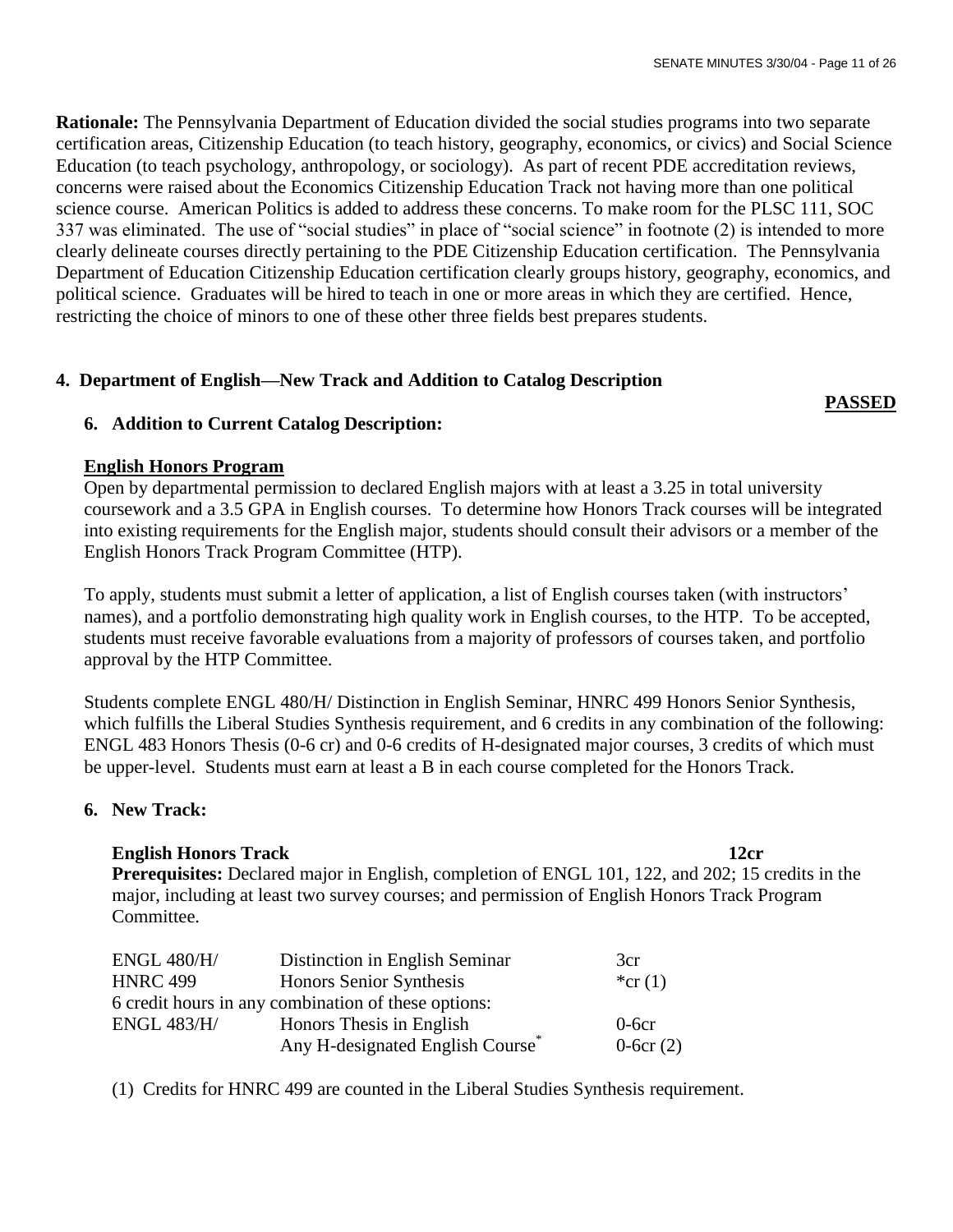(2) If 6cr of H-designated coursework is the option chosen, then one of those H-designated courses must be 300- or 400-level.

# **5. Department of French and German—New Track and Addition to Catalog Description**

#### **PASSED**

# **6. Addition to Current Catalog Description:**

### **French Honors Program**

Open by departmental permission to French majors with at least a 3.25 GPA in total university coursework and a 3.25 GPA in French courses. To apply, students must have at least 57 credits earned, and must submit two letters of reference from French faculty members, and a two-page self-statement describing the student's academic and career goals.

Students complete FRNC 483/H/ Honors Thesis in French; one literature course from FRNC 301 or above; CHSS 489 Honors Colloquium (a multi-disciplinary colloquium emphasizing problem-solving, discussion, reading and writing on a topic or theme); and HNRC 499 Honors Senior Synthesis, which fulfills the Liberal Studies Synthesis requirement. Students must earn at least a B in each course completed for the Honors Track.

To determine how Honors Track courses will be integrated into existing requirements for the French majors, students should consult their advisors.

## **6. New Track**

## **French Honors Track 12cr**

**Prerequisites:** Declared major in French, completion of at least 57 credits, and permission of Department Honors Committee.

| 3cr      |
|----------|
| 3cr      |
| $*_{cr}$ |
|          |
|          |
| 3cr      |
|          |

(1) Credits for HNRC 499 are counted in the Liberal Studies Synthesis requirement.

## **6. Department of Philosophy—New Track and Addition to Catalog Description**

# **A. Addition to Current Catalog Description: Philosophy Honors Program**

 Open by departmental invitation to Philosophy and Philosophy/Pre-Law majors with at least a 3.25 GPA in total university coursework and a 3.5 GPA in Philosophy courses. Students complete PHIL 480/H/ Honors Seminar in Philosophy, PHIL 483 Honors Thesis in Philosophy, and HNRC 499 Honors Senior Synthesis, which fulfills the Liberal Studies Synthesis requirement. To determine how Honors Track courses will be integrated into existing requirements for the Philosophy or Philosophy Pre-Law major,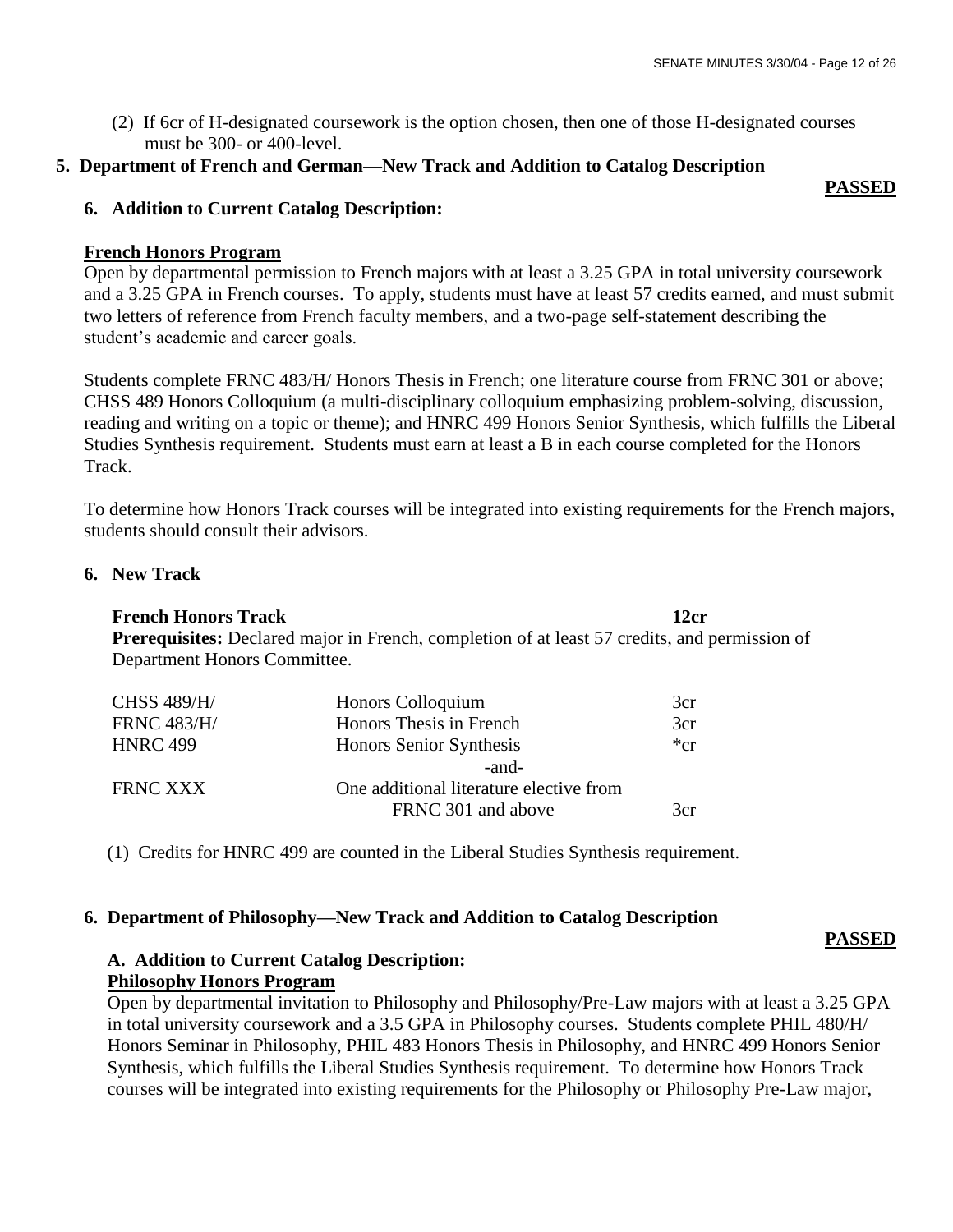students should consult their advisors.

 Any student satisfying the GPA requirement at the end of their third semester at IUP will be automatically advised of the requirements of the Honors Track and invited to participate.

# **B. New Track**

| <b>HNRC 499</b> | Honors Senior Synthesis      | *cr $(1)$ |
|-----------------|------------------------------|-----------|
| PHIL 480/H/     | Honors Seminar in Philosophy | 3cr       |
| PHIL 483/H/     | Honors Thesis in Philosophy  | 6cr       |

(1) Credits for HNRC 499 are counted in the Liberal Studies Synthesis requirement.

**Philosophy Honors Track 12cr**

### **7. Department of Religious Studies--New Track and Addition to Catalog Description**

### **A. Addition to Current Catalog Description:**

#### **Religious Studies Honors Program**

 Open by departmental invitation to Religious Studies majors with at least a 3.25 GPA in total university coursework and a 3.5 GPA in Religious Studies courses. Students complete RLST 480 Seminar in Religious Studies, RLST 483 Honors Thesis, RLST 493 Internship, and HNRC 499 Honors Senior Synthesis, which fulfills the Liberal Studies Synthesis requirement. To determine how Honors Track courses will be integrated into existing requirements for the Religious Studies major, students should consult their advisors.

#### **B. New Track**

| <b>Religious Studies Honors Track</b> | 12cr |
|---------------------------------------|------|
|                                       |      |

| <b>HNRC 499</b>    | Honors Senior Synthesis            | $*_{cr}$ |
|--------------------|------------------------------------|----------|
| <b>RLST 480/H/</b> | Seminar in Religious Studies       | 3cr      |
| <b>RLST 483/H/</b> | Honors Thesis in Religious Studies | 3cr      |
|                    | -and-                              |          |
| <b>RLST 493</b>    | Internship in Religious Studies    | 3cr.     |

(1) Credits for HNRC 499 are counted in the Liberal Studies Synthesis requirement.

## **8. Department of Sociology-- New Track and Addition to Catalog Description**

## **A. Addition to Current Catalog Description:**

#### **Sociology Honors Program**

**PASSED**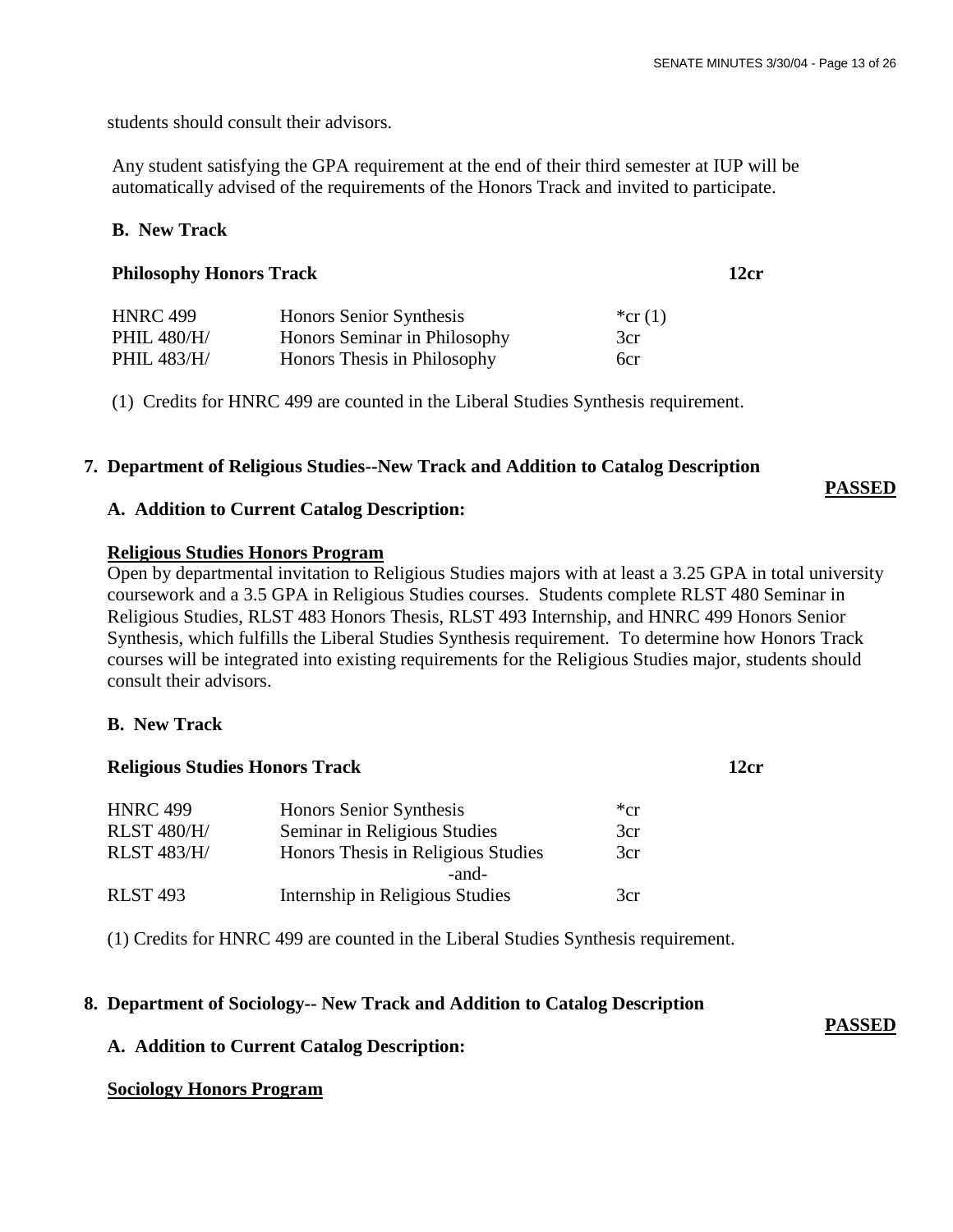Open by departmental permission to declared Sociology majors with at least a 3.25 GPA in total university coursework and a 3.5 GPA in Sociology courses.

 Students complete CHSS 489 Honors Colloquium (a multi-disciplinary colloquium emphasizing problem-solving, discussion, reading and writing on a topic or theme); SOC 483 Honors Thesis; and HNRC 499 Honors Senior Synthesis, which fulfills the Liberal Studies Synthesis requirement. Students must earn at least a C in each course completed for the track. To determine how Honors Track courses will be integrated into existing requirements for the Sociology major, students should consult their advisors.

 Students may be invited to apply or may nominate themselves. In either case, to be considered for the Sociology Honors track, students must have earned 15 credit hours in Sociology, including SOC 320. Sociology majors who have met the eligibility criteria must submit an application to the Chair of Sociology after they have earned at least 56 credits.

### **B. New Track**

### **Sociology Honors Track 12cr**

 **Prerequisites:** Declared major in Sociology and completion of 56 credits, SOC 320, and 12 additional credit hours in Sociology.

| <b>CHSS 489/H/</b> | Honors Colloquium          | 3cr       |
|--------------------|----------------------------|-----------|
| <b>HNRC 499</b>    | Honors Senior Synthesis    | *cr $(1)$ |
| SOC 483/H/         | Honors Thesis in Sociology | 6cr       |

## (1) Credits for HNRC 499 are counted in the Liberal Studies Synthesis requirement.

## **9. Department of Spanish-- New Track and Addition to Catalog Description, Course and Program Revisions**

## **A. Addition to Current Catalog Description:**

#### **Spanish Honors Program**

 Open by departmental permission to Spanish and Secondary Spanish Education majors with at least a 3.25 GPA in total university coursework and a 3.25 GPA in Spanish courses.

 To apply, students must submit two letters of reference from Spanish Department faculty members and a two-page self-statement describing the student's academic and career goals.

 Students complete two semesters of SPAN 483/H Honors Thesis in Spanish; CHSS 489 Honors Colloquium (a multi-disciplinary colloquium emphasizing problem-solving, discussion, reading and writing on a topic or theme); and one course from SPAN 410-431. Students must earn at least a B in each course completed for the track. To determine how Honors Track courses will be integrated into existing requirements for the Spanish or Secondary Spanish Education major, students should consult their advisors.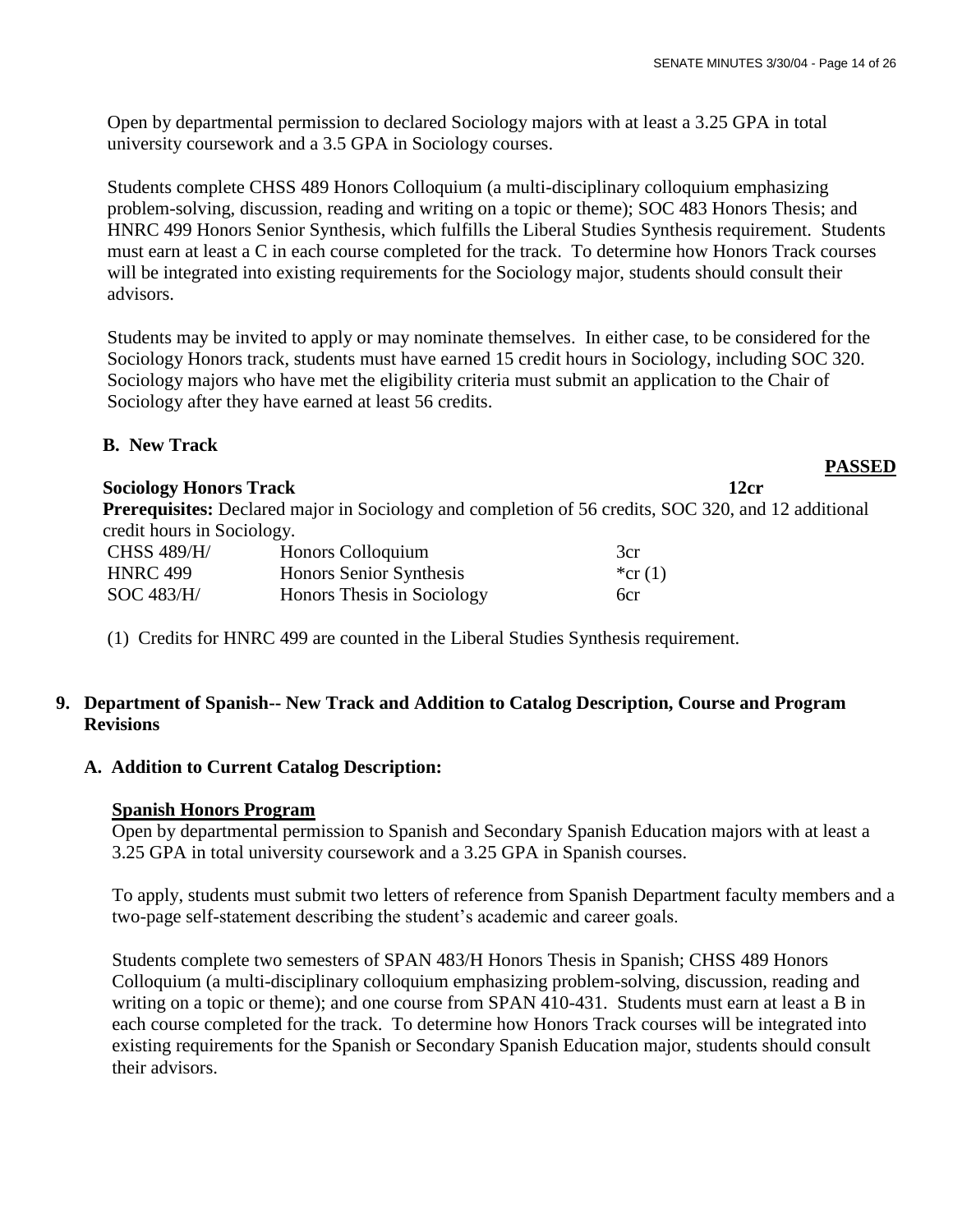### **B. New Track**

| SPAN 483/H/        | Honors Thesis in Spanish         | 6cr |
|--------------------|----------------------------------|-----|
| <b>CHSS 489/H/</b> | Honors Colloquium                | 3cr |
|                    | -and-                            |     |
| SPAN 410-431       | One course in Spanish Literature | 3cr |

## **C. Course Revisions**

## **1) Current Catalog Description:**

## **SPAN 102 Elementary Spanish II 4c-01-4cr**

 A continuation of SPAN 101. Students learn to express past and future time. They continue to learn about Hispanic countries and their cultures. Attendance is required."

### **Proposed Catalog Description:**

## **SPAN 102 Elementary Spanish II 4c-01-4cr**

**Prerequisite:** SPAN 101, or the equivalent as established by departmental placement examination. A continuation of SPAN 101. Students learn to express past and future time. They continue to learn about Hispanic countries and their cultures. Attendance is required. No student will be allowed to register for or take a D/F repeat in SPAN 102 when credit has already been received for a higher numbered SPAN course.

**Rationale:** The prerequisite and the statement about D/F repeats have been added. The prerequisite insures that students are properly prepared for the course before they enroll. The restriction against registering for or taking a D/F repeat prevents students from taking this elementary course after having successfully earned credits in a Spanish course of more advanced level.

## **2) Current Catalog Description:**

## **SPAN 230 Intermediate Spanish Composition** 3c-01-3cr

 **Prerequisite:** SPAN 221 or concurrent registration

 Intensive practice in written expression in Spanish. Both communicative and structural skills are stressed. Taught in Spanish. Required for all majors and minors. Approved to meet the Liberal Studies requirement for a writing intensive course for majors.

#### **Proposed Catalog Description:**

## **SPAN 230 Intermediate Spanish Composition 3c-01-3cr**

 **Prerequisite:** SPAN 220 or equivalent

 Intensive practice in written expression in Spanish. Both communicative and structural skills are stressed. Taught in Spanish. Required for all majors and minors. Approved to meet the Liberal Studies requirement for a writing intensive course for majors.

**Spanish Honors Track 12cr**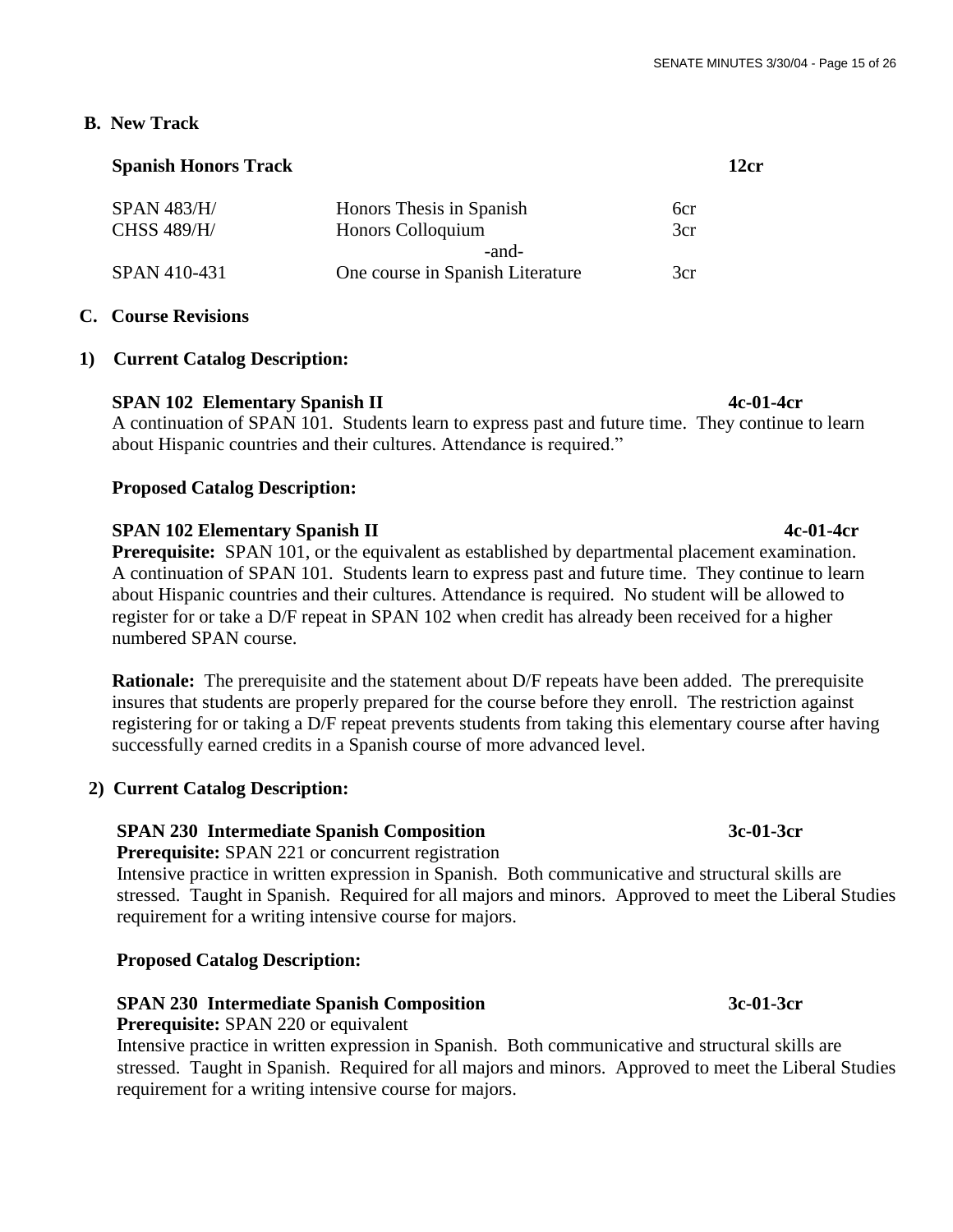**Rationale:** There are two changes proposed for the prerequisite. The first change is to update the number of the prerequisite course, to match the change in number approved last month, and add "or equivalent" because SPAN 222 and 223 are equivalents of and substitutes for SPAN 220.

 The second change is proposed to prevent students from taking SPAN 230 concurrently with SPAN 220 Intermediate Spanish Grammar and Conversation, or its equivalent courses. The Department has agreed that before taking SPAN 230, students needed the skills provided in SPAN 220 or its equivalents.

# **3) Course Revision and Number Change**

# **Current Catalog Description:**

# **SPAN 451 Conversation Forum 2c-01-2cr**

 **Prerequisite:** SPAN 321 or equivalent

Extensive work on the development of speaking skills at the "Advanced Low" level of oral proficiency, as defined by the Speaking Guidelines developed by the American Council on the Teaching of Foreign Languages. Focuses on paragraph-length discourse and narration and description in present, past, and future time frames within a variety of topics and contexts.

# **Proposed Catalog Description:**

# **SPAN 450 Conversation Forum 2c-01-2cr**

 **Prerequisite:** SPAN 350 or equivalent

 Extensive work on the development of speaking skills at the "Advanced Low" level of oral proficiency, as defined by the Speaking Guidelines developed by the American Council on the Teaching of Foreign Languages. Focuses on paragraph-length discourse and narration and description in present, past, and future time frames within a variety of topics and contexts.

 **Rationale:** The only changes are in the number of the course and in the number of the prerequisite. These changes will make the numbers of upper-level conversation courses parallel.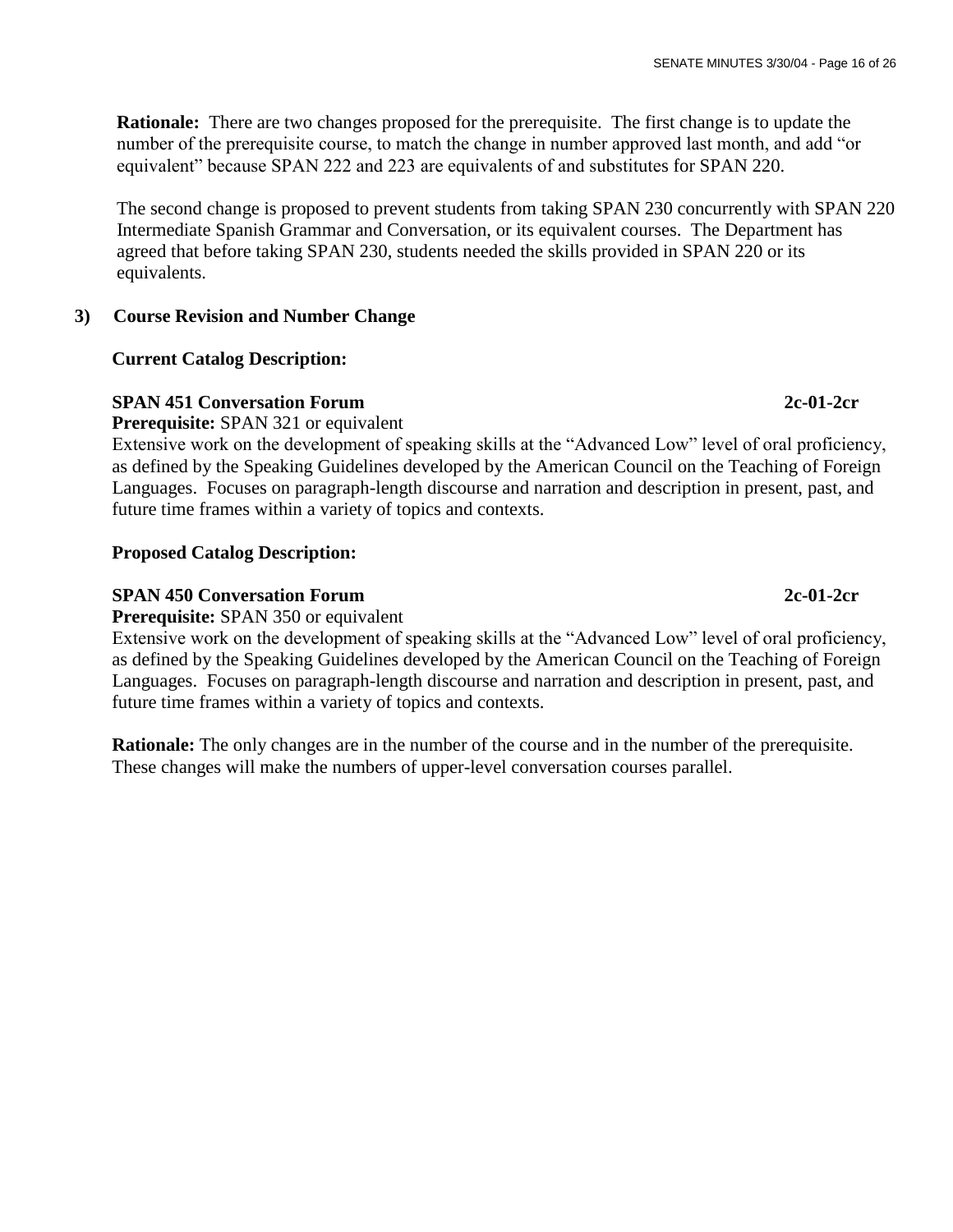#### **C. Program Revisions:**

**Liberal Studies:** As outlined in the Liberal Studies section with the following specifications: **Mathematics:** 3cr **Liberal Studies Electives:** 9cr, no courses with SPAN prefix

#### **College:**

Foreign Language (included in major)

#### **Major:**

| Major:                   |                                                    |
|--------------------------|----------------------------------------------------|
| Study Abroad (1)         |                                                    |
| <b>Required Courses:</b> |                                                    |
| <b>SPAN 201</b>          | Intermediate Spanish or equivalent                 |
| <b>SPAN 221</b>          | Intermediate Spanish Conversation                  |
| <b>SPAN 230</b>          | Intermediate Spanish Composition                   |
| <b>SPAN 260</b>          | Introduction to Hispanic Literature                |
| <b>SPAN 321</b>          | Advanced Spanish Conversation                      |
| <b>SPAN 340</b>          | Hispanic Civilization Through the 19th             |
|                          | Century                                            |
| SPAN 342/344             | 20 <sup>th</sup> Century Spanish Civilization and  |
|                          | Culture/20 <sup>th</sup> -Century Spanish-American |
|                          | Civilization and Culture                           |
| SPAN 362/364             | Survey of Peninsular Literature/                   |
|                          | Survey of Spanish American Literature              |
| <b>SPAN 404</b>          | Advanced Spanish Grammar                           |

#### **Controlled Electives:**

| At least two literature courses from those numbered |       |
|-----------------------------------------------------|-------|
| 410-481                                             | 6cr.  |
| Any other 3cr in SPAN courses 342 or above except   |       |
| <b>SPAN 390</b>                                     | .3 cr |
|                                                     |       |

#### **Total Degree Requirements: 120 Total Degree Requirements: 120**

(1) Students in the B.A. Spanish major must successfully complete a program of language study in a Spanish speaking county. This program must, as a minimum, last four weeks and carry 3 or more cr extending beyond the intermediate level. Students may fulfill this requirement by participating in any of IUP's study abroad programs in Spain, Mexico, or Costa Rica or by transferring credits from another accredited program. Students wishing to fulfill this requirement through a non-IUP program should obtain prior approval from the department. Based on demonstration of adequate oral proficiency and significant cross-cultural experience, students may be exempted from this requirement with the approval of the advisor.

#### **Current Program: Proposed Program:**

#### **BA—Spanish BA—Spanish**

4cr 3cr 3cr 3cr 3cr 3cr

3cr 3cr

| 53         | <b>Liberal Studies:</b> As outlined in the Liberal Studies<br>section with the following specifications:<br><b>Mathematics: 3cr</b><br>Liberal Studies Electives: 9cr, no courses with SPAN<br>prefix | 53   |
|------------|-------------------------------------------------------------------------------------------------------------------------------------------------------------------------------------------------------|------|
| 0          | College:<br>Foreign Language (included in major)                                                                                                                                                      | 0    |
| 37         | Major:<br>Study Abroad (1)<br><b>Required Courses:</b>                                                                                                                                                | 37   |
| 4cr<br>3cr | SPAN 201<br>Intermediate Spanish or equivalent<br><b>SPAN 220</b><br>Intermediate Spanish Conversation and                                                                                            | 4cr  |
| 3cr        | Grammar                                                                                                                                                                                               | 3cr  |
| 3cr        | <b>SPAN 230</b><br>Intermediate Spanish Composition                                                                                                                                                   | 3cr  |
| 3cr        | SPAN 260<br>Introduction to Hispanic Literature                                                                                                                                                       | 3cr  |
|            | <b>SPAN 350</b><br>Advanced Spanish Conversation                                                                                                                                                      | 3cr  |
| 3cr        | Hispanic Civilization Through the 19th<br><b>SPAN 340</b><br>Century                                                                                                                                  | 3cr  |
|            | 20 <sup>th</sup> Century Spanish Civilization and<br>SPAN 342/344                                                                                                                                     |      |
| 3cr        | Culture/20 <sup>th</sup> -Century Spanish-American<br><b>Civilization and Culture</b>                                                                                                                 | 3cr  |
| 3cr        | SPAN 362/364<br>Survey of Peninsular Literature/                                                                                                                                                      |      |
|            | Survey of Spanish American Literature<br>Advanced Spanish Grammar<br><b>SPAN 404</b>                                                                                                                  | 3cr  |
|            | <b>Controlled Electives:</b><br>At least two literature courses from those numbered                                                                                                                   |      |
| 6cr        | 410-481                                                                                                                                                                                               | 6cr  |
|            | Any other 3cr in SPAN courses 342 or above except                                                                                                                                                     |      |
| 3 cr       | <b>SPAN 390</b>                                                                                                                                                                                       | 3 cr |

#### **Free Electives: Free Electives:**

(1) Students in the B.A. Spanish major must successfully complete a program of language study in a Spanish speaking county. This program must, as a minimum, last four weeks and carry 3 or more cr extending beyond the intermediate level. Students may fulfill this requirement by participating in any of IUP's study abroad programs in Spain, Mexico, or Costa Rica or by transferring credits from another accredited program. Students wishing to fulfill this requirement through a non-IUP program should obtain prior approval from the department. Based on demonstration of adequate oral proficiency and significant cross-cultural experience, students may be exempted from this requirement with the approval of the advisor.

**Rationale:** The Spanish programs and minor are being presented here to reflect all of the number and course title changes approved in Senate recently.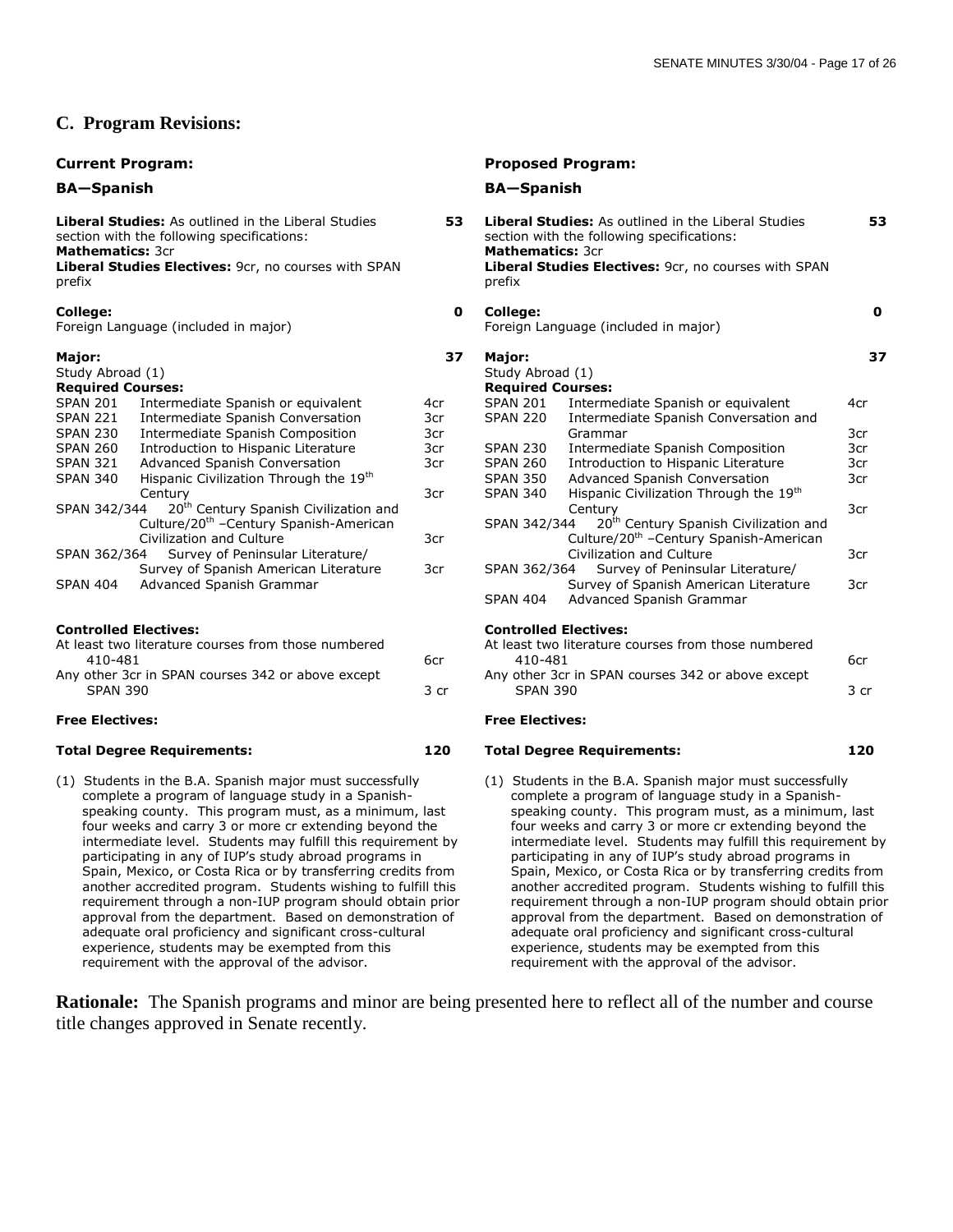#### **BA—Spanish for International Trade BA—Spanish for International Trade**

#### **College:**

#### **Major:**

| Study Abroad (1)                                      |                                     |  |  |  |
|-------------------------------------------------------|-------------------------------------|--|--|--|
| <b>Required courses:</b>                              |                                     |  |  |  |
| SPAN 222                                              | Intermediate Spanish Conversation-  |  |  |  |
|                                                       | <b>Business</b>                     |  |  |  |
| <b>SPAN 230</b>                                       | Intermediate Spanish Composition    |  |  |  |
| <b>SPAN 260</b>                                       | Introduction to Hispanic Literature |  |  |  |
| <b>SPAN 321</b>                                       | Advanced Spanish Conversation       |  |  |  |
| <b>SPAN 340</b>                                       | Hispanic Civilization through the   |  |  |  |
|                                                       | Nineteenth Century                  |  |  |  |
| <b>SPAN 344</b>                                       | Twentieth-Century Spanish American  |  |  |  |
|                                                       | Civilization                        |  |  |  |
| <b>SPAN 354</b>                                       | Commercial Spanish                  |  |  |  |
| SPAN 402                                              | Translation and Interpretation      |  |  |  |
| SPAN 404                                              | Advanced Spanish Grammar            |  |  |  |
| <b>Controlled electives:</b> Any 3 Spanish credits in |                                     |  |  |  |
| courses 362 or above except SPAN 390                  |                                     |  |  |  |
|                                                       |                                     |  |  |  |
| <b>Other Requirements: Business sequence</b>          |                                     |  |  |  |

| ACCT 201               | Accounting Principles I              | 3cr |  |  |
|------------------------|--------------------------------------|-----|--|--|
| <b>ACCT 202</b>        | <b>Accounting Principles II</b>      | 3cr |  |  |
| <b>BLAW 235</b>        | <b>Legal Environment of Business</b> | 3cr |  |  |
| <b>BTST 321</b>        | Business and Interpersonal           |     |  |  |
|                        | Communications                       | 3cr |  |  |
| <b>ECON 122</b>        | Principles of Microeconomics         | 3cr |  |  |
| <b>FIN 310</b>         | <b>Fundamentals of Finance</b>       | 3cr |  |  |
| <b>IFMG 300</b>        | Information Systems: Theory and      |     |  |  |
|                        | Practice                             | 3cr |  |  |
| <b>MGMT 311</b>        | Human Behavior in Organizations      | 3cr |  |  |
| <b>MGMT 330</b>        | Production and Operations Management | 3cr |  |  |
| <b>MGMT 495</b>        | <b>Business Policy</b>               | 3cr |  |  |
| <b>MKTG 320</b>        | Principles of Marketing              | 3cr |  |  |
| <b>OBUS 215</b>        | <b>Business Statistics</b>           | 3cr |  |  |
| <b>Free Electives:</b> |                                      |     |  |  |

#### **Total Degree Requirements: 120 Total Degree Requirements: 120**

(1) Students in the B.A. Spanish for International Trade major must successfully complete a program of language study in a Spanish-speaking county. This program must, as a minimum, last four weeks and carry 3 or more cr extending beyond the intermediate level. Students may fulfill this requirement by participating in any of IUP's study abroad programs in Spain, Mexico, or Costa Rica or by transferring credits from another accredited program. Students wishing to fulfill this requirement through a non-IUP program should obtain prior approval from the department. Based on demonstration of adequate oral proficiency and significant cross-cultural experience, students may be exempted from this requirement with the approval of the advisor.

#### **Current Program: Proposed Program: Proposed Program:**

| Liberal Studies: As outlined in the Liberal Studies<br>section with the following specifications:<br>Mathematics: MATH 115<br>Social Sciences: ECON 121, PSYC 101<br>Liberal Studies Electives: 6cr, BTED/COSC/ IFMG<br>101, MATH 214, no courses with SPAN prefix |                                                                | 52                      |                                   | <b>Liberal Studies:</b> As outlined in the Liberal Studies<br>section with the following specifications:<br>Mathematics: MATH 115<br>Social Sciences: ECON 121, PSYC 101<br>Liberal Studies Electives: 6cr, BTED/COSC/ IFMG<br>101. MATH 214, no courses with SPAN prefix | 52                      |
|--------------------------------------------------------------------------------------------------------------------------------------------------------------------------------------------------------------------------------------------------------------------|----------------------------------------------------------------|-------------------------|-----------------------------------|---------------------------------------------------------------------------------------------------------------------------------------------------------------------------------------------------------------------------------------------------------------------------|-------------------------|
| College:                                                                                                                                                                                                                                                           | Foreign Language (included in major)                           | 0                       | <b>College:</b>                   | Foreign Language (included in major)                                                                                                                                                                                                                                      | 0                       |
| Major:                                                                                                                                                                                                                                                             |                                                                | 30                      | Major:                            |                                                                                                                                                                                                                                                                           | 30                      |
| Study Abroad (1)                                                                                                                                                                                                                                                   |                                                                |                         | Study Abroad (1)                  |                                                                                                                                                                                                                                                                           |                         |
| <b>Required courses:</b>                                                                                                                                                                                                                                           |                                                                |                         | <b>Required courses:</b>          |                                                                                                                                                                                                                                                                           |                         |
| <b>SPAN 222</b>                                                                                                                                                                                                                                                    | Intermediate Spanish Conversation-                             |                         | <b>SPAN 222</b>                   | Intermediate Spanish Conversation-                                                                                                                                                                                                                                        |                         |
|                                                                                                                                                                                                                                                                    | <b>Business</b>                                                | 3cr                     |                                   | <b>Business</b>                                                                                                                                                                                                                                                           | 3cr                     |
| <b>SPAN 230</b>                                                                                                                                                                                                                                                    | Intermediate Spanish Composition                               | 3cr                     | <b>SPAN 230</b>                   | Intermediate Spanish Composition                                                                                                                                                                                                                                          | 3cr                     |
| <b>SPAN 260</b>                                                                                                                                                                                                                                                    | Introduction to Hispanic Literature                            | 3cr                     | <b>SPAN 260</b>                   | Introduction to Hispanic Literature                                                                                                                                                                                                                                       | 3cr                     |
| <b>SPAN 321</b>                                                                                                                                                                                                                                                    | Advanced Spanish Conversation                                  | 3cr                     | <b>SPAN 350</b>                   | Advanced Spanish Conversation                                                                                                                                                                                                                                             | 3cr                     |
| <b>SPAN 340</b>                                                                                                                                                                                                                                                    | Hispanic Civilization through the                              |                         | <b>SPAN 340</b>                   | Hispanic Civilization through the                                                                                                                                                                                                                                         |                         |
|                                                                                                                                                                                                                                                                    | Nineteenth Century                                             | 3cr                     |                                   | Nineteenth Century                                                                                                                                                                                                                                                        | 3cr                     |
| SPAN 344                                                                                                                                                                                                                                                           | Twentieth-Century Spanish American                             |                         | <b>SPAN 344</b>                   | Twentieth-Century Spanish American                                                                                                                                                                                                                                        |                         |
|                                                                                                                                                                                                                                                                    | Civilization                                                   | 3cr                     |                                   | Civilization                                                                                                                                                                                                                                                              | 3cr                     |
| SPAN 354                                                                                                                                                                                                                                                           | <b>Commercial Spanish</b>                                      | 3cr                     | <b>SPAN 354</b>                   | Commercial Spanish                                                                                                                                                                                                                                                        | 3cr                     |
| SPAN 402                                                                                                                                                                                                                                                           | Translation and Interpretation                                 | 3cr                     | <b>SPAN 402</b>                   | Translation and Interpretation                                                                                                                                                                                                                                            | 3cr                     |
| SPAN 404                                                                                                                                                                                                                                                           | Advanced Spanish Grammar                                       | 3cr                     | <b>SPAN 404</b>                   | Advanced Spanish Grammar                                                                                                                                                                                                                                                  | 3cr                     |
|                                                                                                                                                                                                                                                                    | Controlled electives: Any 3 Spanish credits in                 |                         |                                   | <b>Controlled electives:</b> Any 3 Spanish credits in                                                                                                                                                                                                                     |                         |
|                                                                                                                                                                                                                                                                    | courses 362 or above except SPAN 390                           | 3cr                     |                                   | courses 362 or above except SPAN 390                                                                                                                                                                                                                                      | 3cr                     |
|                                                                                                                                                                                                                                                                    | <b>Other Requirements: Business sequence</b>                   | 36                      |                                   | <b>Other Requirements: Business sequence</b>                                                                                                                                                                                                                              | 36                      |
| ACCT 201                                                                                                                                                                                                                                                           | <b>Accounting Principles I</b>                                 | 3cr                     | <b>ACCT 201</b>                   | Accounting Principles I                                                                                                                                                                                                                                                   | 3cr                     |
| <b>ACCT 202</b>                                                                                                                                                                                                                                                    | Accounting Principles II                                       | 3cr                     | <b>ACCT 202</b>                   | Accounting Principles II                                                                                                                                                                                                                                                  | 3cr                     |
| <b>BLAW 235</b>                                                                                                                                                                                                                                                    | Legal Environment of Business                                  | 3cr                     | <b>BLAW 235</b>                   | Legal Environment of Business                                                                                                                                                                                                                                             | 3cr                     |
| <b>BTST 321</b>                                                                                                                                                                                                                                                    | Business and Interpersonal                                     |                         | <b>BTST 321</b>                   | Business and Interpersonal                                                                                                                                                                                                                                                |                         |
|                                                                                                                                                                                                                                                                    | Communications                                                 | 3cr                     |                                   | Communications                                                                                                                                                                                                                                                            | 3cr                     |
| <b>ECON 122</b><br>FIN 310                                                                                                                                                                                                                                         | Principles of Microeconomics<br><b>Fundamentals of Finance</b> | 3cr<br>3cr              | <b>ECON 122</b><br><b>FIN 310</b> | Principles of Microeconomics<br><b>Fundamentals of Finance</b>                                                                                                                                                                                                            | 3cr<br>3cr              |
| <b>IFMG 300</b>                                                                                                                                                                                                                                                    |                                                                |                         | <b>IFMG 300</b>                   |                                                                                                                                                                                                                                                                           |                         |
|                                                                                                                                                                                                                                                                    | Information Systems: Theory and<br>Practice                    | 3cr                     |                                   | Information Systems: Theory and<br>Practice                                                                                                                                                                                                                               | 3cr                     |
| MGMT 311                                                                                                                                                                                                                                                           | Human Behavior in Organizations                                | 3cr                     | <b>MGMT 311</b>                   | Human Behavior in Organizations                                                                                                                                                                                                                                           | 3cr                     |
| MGMT 330                                                                                                                                                                                                                                                           | Production and Operations Management                           | 3cr                     | <b>MGMT 330</b>                   | Production and Operations Management                                                                                                                                                                                                                                      | 3cr                     |
| MGMT 495                                                                                                                                                                                                                                                           | <b>Business Policy</b>                                         | 3cr                     | <b>MGMT 495</b>                   | <b>Business Policy</b>                                                                                                                                                                                                                                                    | 3cr                     |
| MKTG 320                                                                                                                                                                                                                                                           | Principles of Marketing                                        | 3cr                     | <b>MKTG 320</b>                   | Principles of Marketing                                                                                                                                                                                                                                                   | 3cr                     |
| <b>QBUS 215</b>                                                                                                                                                                                                                                                    | <b>Business Statistics</b>                                     | 3cr                     | <b>QBUS 215</b>                   | <b>Business Statistics</b>                                                                                                                                                                                                                                                | 3cr                     |
| <b>Free Electives:</b>                                                                                                                                                                                                                                             |                                                                | $\overline{\mathbf{2}}$ | <b>Free Electives:</b>            |                                                                                                                                                                                                                                                                           | $\overline{\mathbf{2}}$ |
|                                                                                                                                                                                                                                                                    |                                                                |                         |                                   |                                                                                                                                                                                                                                                                           |                         |

- 
- (1) Students in the B.A. Spanish for International Trade major must successfully complete a program of language study in a Spanish-speaking county. This program must, as a minimum, last four weeks and carry 3 or more cr extending beyond the intermediate level. Students may fulfill this requirement by participating in any of IUP's study abroad programs in Spain, Mexico, or Costa Rica or by transferring credits from another accredited program. Students wishing to fulfill this requirement through a non-IUP program should obtain prior approval from the department. Based on demonstration of adequate oral proficiency and significant cross-cultural experience, students may be exempted from this requirement with the approval of the advisor.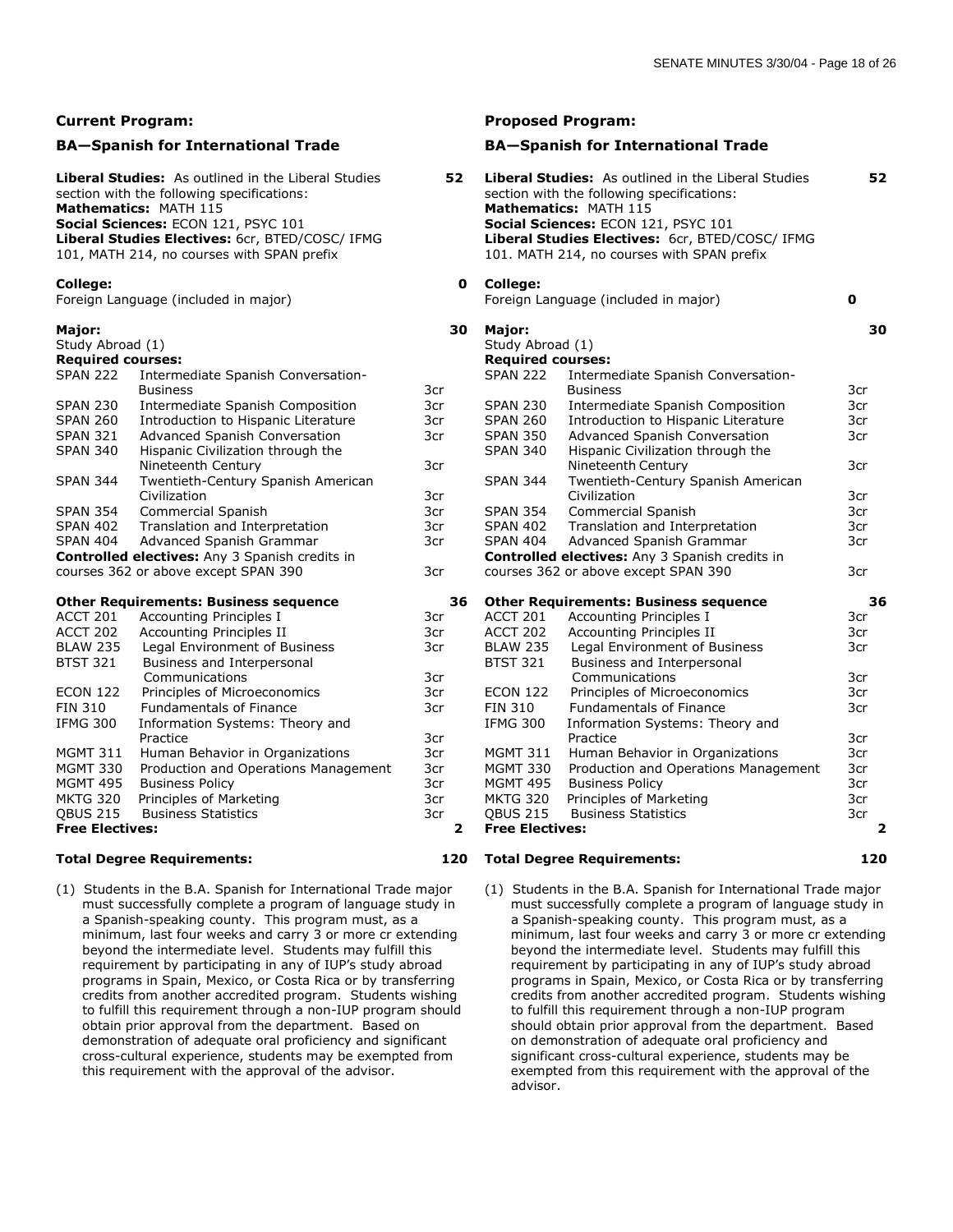**PASSED**

# **Current Program:**

# **Minor—Spanish 22**

| <b>Required Courses:</b>     |                                                          |     |
|------------------------------|----------------------------------------------------------|-----|
| <b>SPAN 201</b>              | Intermediate Spanish or equivalent                       | 4cr |
| <b>SPAN 221</b>              | <b>Intermediate Spanish Conversation</b>                 | 3cr |
| <b>SPAN 230</b>              | <b>Intermediate Spanish Composition</b>                  | 3cr |
| <b>SPAN 260</b>              | Introduction to Hispanic Literature                      | 3cr |
| <b>SPAN 321</b>              | <b>Advanced Spanish Conversation</b>                     | 3cr |
| <b>SPAN 342/</b>             | Twentieth-Century Spanish Civilization and Culture       |     |
|                              | SPAN 344 Twentieth-Century Spanish-American Civilization |     |
|                              | and Culture                                              | 3cr |
| <b>Controlled Electives:</b> |                                                          |     |
|                              | One course from the following:                           |     |
|                              | SPAN 340, 342, 344, 362, 364, 353                        | 3cr |

# **Proposed Program:**

| Minor—Spanish |  |
|---------------|--|
|               |  |

# **Required Courses:**

| <b>SPAN 201</b>                                          |  | Intermediate Spanish or equivalent                 | 4cr |  |  |  |  |
|----------------------------------------------------------|--|----------------------------------------------------|-----|--|--|--|--|
| <b>SPAN 220</b>                                          |  | Intermediate Spanish Conversation and Grammar      | 3cr |  |  |  |  |
| <b>SPAN 230</b>                                          |  | <b>Intermediate Spanish Composition</b>            | 3cr |  |  |  |  |
| <b>SPAN 260</b>                                          |  | Introduction to Hispanic Literature                | 3cr |  |  |  |  |
| <b>SPAN 342/</b>                                         |  | Twentieth-Century Spanish Civilization and Culture |     |  |  |  |  |
| SPAN 344 Twentieth-Century Spanish-American Civilization |  |                                                    |     |  |  |  |  |
|                                                          |  | and Culture                                        | 3cr |  |  |  |  |
|                                                          |  | SPAN 350 Advanced Spanish Conversation             | 3cr |  |  |  |  |
| <b>Controlled Electives:</b>                             |  |                                                    |     |  |  |  |  |
| One course from the following:                           |  |                                                    |     |  |  |  |  |
| SPAN 340, 342, 344, 362, 364, 353                        |  |                                                    |     |  |  |  |  |

# **10. Department of Geography and Regional Planning—Program Revision**

| <b>Current Program:</b>                                             | <b>Proposed Program:</b>           |                                                                 |  |
|---------------------------------------------------------------------|------------------------------------|-----------------------------------------------------------------|--|
| <b>Bachelor of Arts—Geography/</b>                                  | <b>Bachelor of Arts—Geography/</b> |                                                                 |  |
| <b>Economic Geographer Track</b>                                    | <b>Economic Geographer Track</b>   |                                                                 |  |
| <b>Liberal Studies:</b> As outlined in Liberal Studies section with |                                    | <b>Liberal Studies:</b> As outlined in Liberal Studies with the |  |
| the following specifications:                                       |                                    | following specifications:                                       |  |
| Mathematics: MATH 121 or 217                                        |                                    | Mathematics: MATH 121 or 217                                    |  |
| <b>Social Science: ECON 121</b>                                     |                                    | <b>Social Science: ECON 121</b>                                 |  |
| Liberal Studies Electives: 9cr, ECON 122; no courses with           |                                    | <b>Liberal Studies Electives: 9cr, ECON 122; no courses</b>     |  |
| GEOG prefix                                                         |                                    | with GEOG prefix                                                |  |
| College:                                                            |                                    | College:                                                        |  |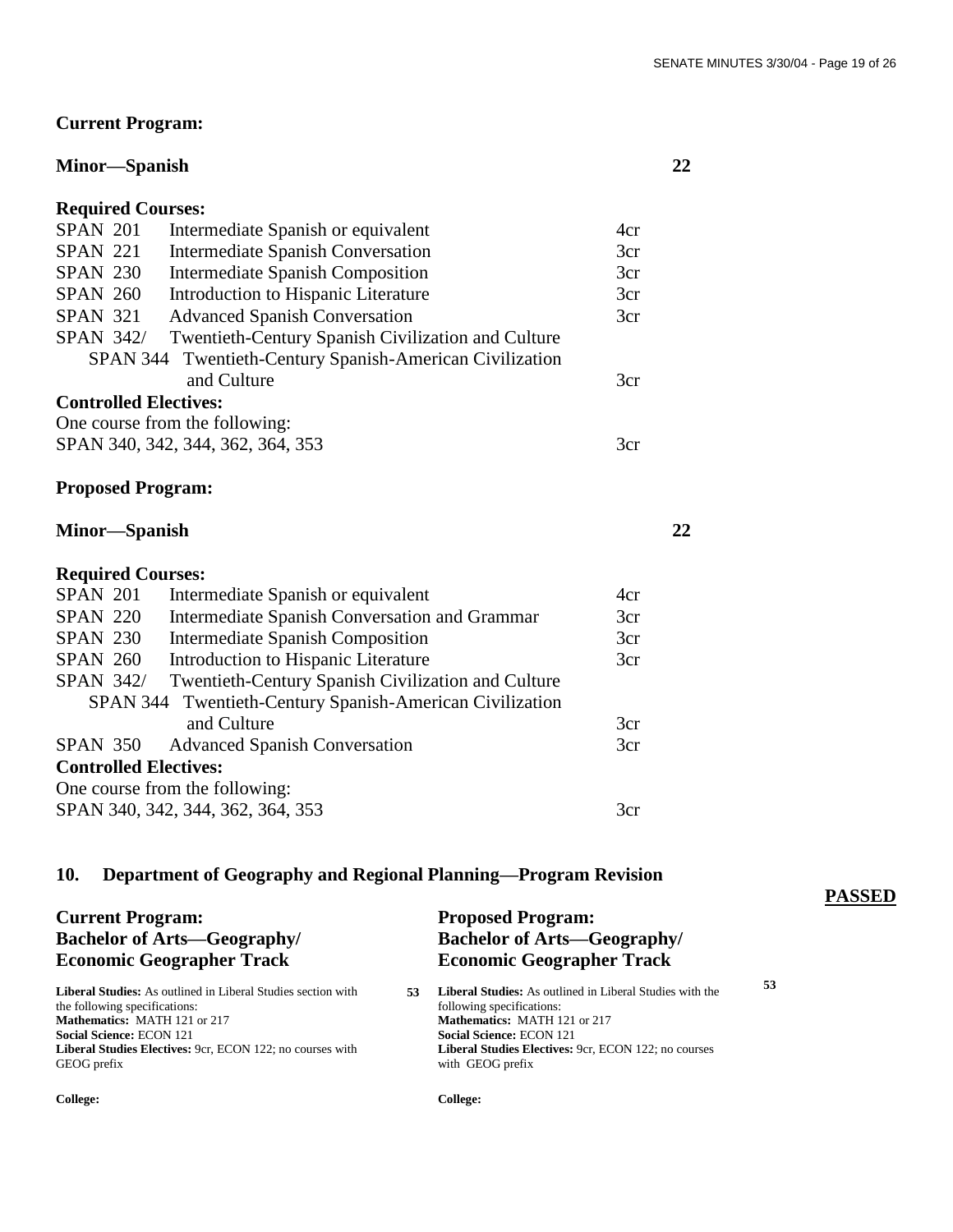| Foreign Language Intermediate Level (1)                                   |                             | $0-6$ | Foreign Language Intermediate Level (1)                                   |                             | $0-6$ |
|---------------------------------------------------------------------------|-----------------------------|-------|---------------------------------------------------------------------------|-----------------------------|-------|
| Major:                                                                    |                             | 36    | Major:<br><b>Required Courses:</b>                                        |                             | 36    |
| <b>Required Courses:</b>                                                  |                             | 3cr   | <b>GEOG 213</b>                                                           | Cartography I               | 3cr   |
| <b>GEOG 213</b>                                                           | Cartography I               | 3cr   | <b>GEOG 230</b>                                                           | Cultural Geography          | 3cr   |
| <b>GEOG 230</b>                                                           | Cultural Geography          | 3cr   | GEOG 231                                                                  | <b>Economic Geography</b>   | 3cr   |
| GEOG 231                                                                  | <b>Economic Geography</b>   | 3cr   | <b>GEOG 411</b>                                                           | <b>History of Geography</b> | 3cr   |
| <b>GEOG 411</b>                                                           | <b>History of Geography</b> | 3cr   | <b>GEOG 412</b>                                                           | Research Seminar            | 3cr   |
| GEOG 412                                                                  | Research Seminar            |       | <b>Controlled Electives:</b>                                              |                             |       |
| <b>Controlled Electives:</b>                                              |                             | 3cr   | One course from GEOG 251-257                                              |                             | 3cr   |
| One course from GEOG 251-257                                              |                             | 3cr   | One course from GEOG 341-342                                              |                             | 3cr   |
| One course from GEOG 341-342                                              |                             |       | <b>Track Courses:</b> Five Courses from the following:                    |                             |       |
|                                                                           | <b>Track Courses:</b>       |       | GEOG 331                                                                  | Population Geography        | 3cr   |
| <b>GEOG 331</b>                                                           | Population Geography        | 3cr   | <b>GEOG 332</b>                                                           | Urban Geography             | 3cr   |
| <b>GEOG 332</b>                                                           | Urban Geography             | 3cr   | <b>GEOG 333</b>                                                           | Trade and Transportation    | 3cr   |
| GEOG 333                                                                  | Trade and Transportation    | 3cr   | <b>GEOG 334</b>                                                           | Political Geography         | 3cr   |
| <b>GEOG 334</b>                                                           | Political Geography         | 3cr   | GEOG 336                                                                  | Social Geography            | 3cr   |
| <b>GEOG 464</b>                                                           | Land Use Policy             |       | <b>GEOG 464</b>                                                           | Land Use Policy             | 3cr   |
|                                                                           |                             | 25-31 |                                                                           |                             |       |
| <b>Free Electives:</b><br>ECON 383 Urban/Regional Economics (recommended) |                             |       | <b>Free Electives:</b><br>ECON 383 Urban/Regional Economics (recommended) |                             | 25-31 |
|                                                                           |                             |       |                                                                           |                             |       |
| <b>Total Degree Requirements:</b>                                         |                             | 120   | <b>Total Degree Requirements:</b>                                         |                             |       |
|                                                                           |                             |       |                                                                           |                             | 120   |

 **Rationale:** GEOG 336 Social Geography is being added to the track because several other courses in the track are not offered every year so students often had trouble completing the track courses. Social Geography will provide another choice for students to use for their track courses, and the course contains content that will be useful to students in the Economic Geographer Track.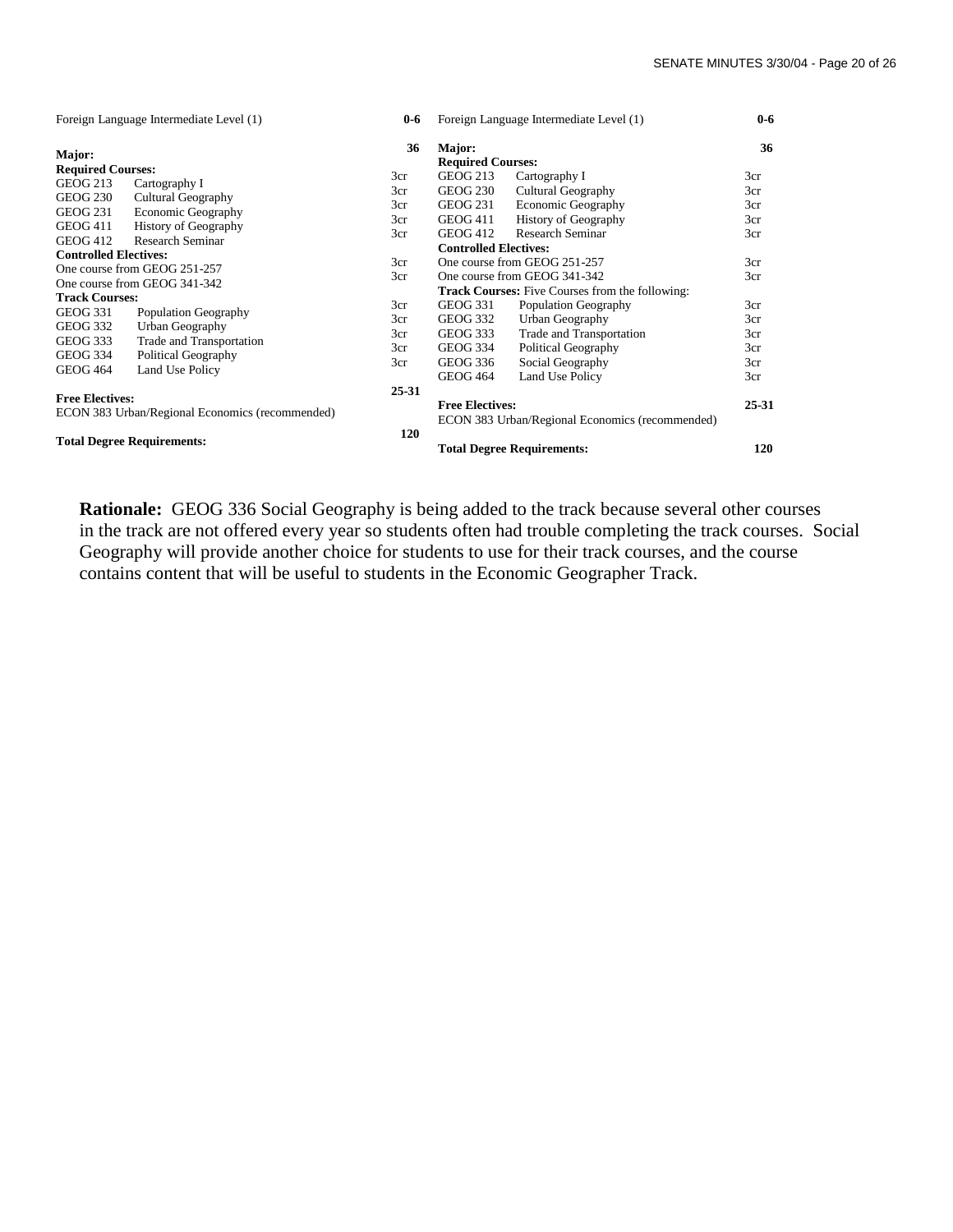#### **APPENDIX C: University-wide Graduate Committee (Co-chairs LaPorte/Chambers)**

#### **FOR INFORMATION:**

#### **EDSP 681- Curriculum and Instruction for Gifted Learners Module I: Service Delivery Options**

The University-Wide Graduate Committee approved a positive recommendation for the online offering of this course.

#### **FOR ACTION:**

#### **Graduate Student Grade Appeal Policy**

### **PASSED**

#### *Grade Review Policy*

If a student disagrees with the evaluation of his/her work by the instructor but has no basis for a charge of "discrimination" or "capricious evaluation" or "error," the student should discuss the matter directly with the instructor, and if unsatisfied, with the department chairperson, and if still unsatisfied, with the dean of the college in which the course was offered. In such cases, the decision of the instructor shall be final.

If a student believes that an improper grade has been assigned, an appeal may be filed on the following grounds:

- **1. Discrimination:** On the basis of race, religion, national origin, sex, age, ancestry, handicapped status, affectional or lifestyle preference, or political affiliation.
- **2. Capricious Evaluation:** Significant and unwarranted deviation from grading procedures and course outlines set at the beginning of the course (ordinarily in a written statement during the first week of the course) or grade assigned arbitrarily on the basis of whim or impulse. The student may not claim capriciousness if he or she disagrees with the subjective professional evaluation of the instructor.
- **3. Error:** Demonstrable, objective determination that a mathematical or clerical error resulted in the entry of an incorrect grade.

#### *Procedures of Appeal*

#### *Level I: Informal Resolution*

Every effort should be made to resolve the disagreement at Level I. The student must first seek a resolution to the disagreement with the instructor either in person or in writing. If the student is not satisfied with the results, the student must then speak with the chairperson of the department that offers the course. If still unsatisfied, the student must discuss the matter with the dean of the college in which the course is offered. A **member of the Graduate Student Assembly**  may accompany and advise the student during the Level I procedures. Only after all attempts for resolution at Level I have been exhausted may the student initiate Level II.

#### *Level II: Appeal Screening*

**A. Composition:** Each year there shall be appointed a Grade Appeals Committee to determine the existence of the substantive basis for appeal. The committee will be composed of seven voting members: three faculty members appointed by APSCUF, **two** members elected by and from the **Senate University Wide Graduate Committee** (one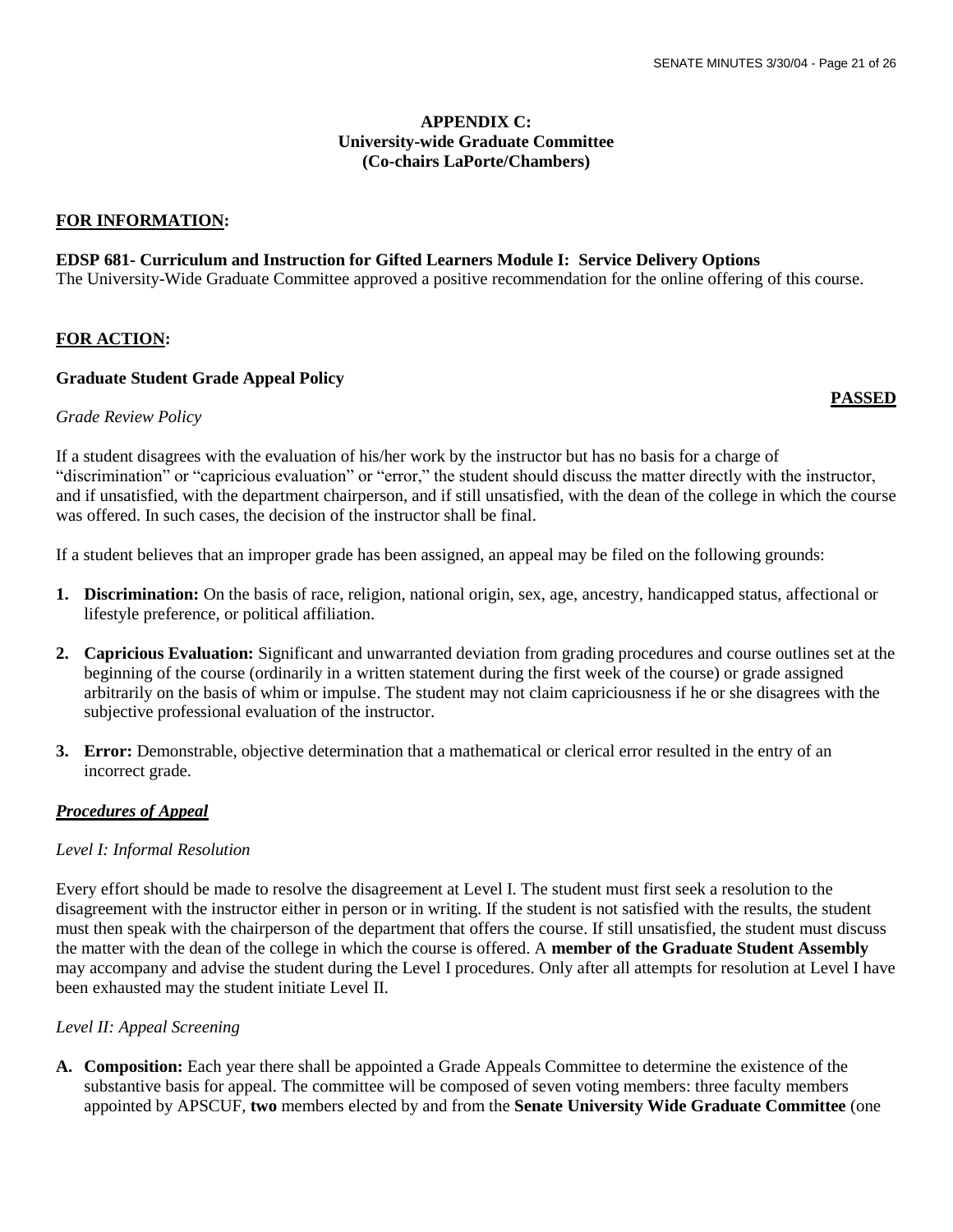faculty and one student), **the Vice Provost from the School of Graduate Studies and Research or their designate, and one student appointed by the Graduate Student Assembly**. A quorum consists of a majority of the committee. To take action, a majority of those present must be faculty members. If a quorum of the Level II committee is not available to meet within the designated time limits, the Provost's Office will seek additional members from the appointing bodies. If these bodies are unable to respond in a timely manner, the Provost's Office may select additional members from the appropriate groups.

- **B. Procedure to Initiate Appeal:** To initiate Level II of the appeal, the student must file an appeal form with the Provost's Office. This form must be filed within sixty (60) calendar days of the beginning of the semester immediately following the semester in which the grade was received. The Provost's Office may extend the sixty-day limit only in unusual circumstances when equity demands it and when the student's own procrastination or misunderstanding did not substantially contribute to the delay. (Note: Grade appeals will not generally be processed during the summer. Therefore, the appeal of any grade received in the spring or summer sessions normally will be processed in the fall. A review will be scheduled in the summer only when the student's academic eligibility is jeopardized by the grade in question or when the student is **preparing to graduate**.) The Provost's Office will notify the appropriate dean, department chairperson, faculty member, and **the president of the Graduate Student Assembly** of the student's initiation of the Level II process.
- **C. Procedure to Process Appeal:** The student will be expected to submit written documentation of his/her complaint, and the faculty member will be expected to submit in writing the course grading procedure and any other pertinent information. Appeals based on discrimination will be reviewed according to current standards of nondiscriminatory action. Appeals based on capriciousness will be reviewed in light of the faculty member's announced evaluation and grading system. The committee will review the materials to deny or confirm appeal continuance. Denial of appeal continuance must be by a negative vote of four members of the committee. This committee will inform the Provost's Office of its findings. Within five (5) class days of the receipt of the committee's report, the provost or designee will notify the student and the faculty member of the findings. If the basis for appeal is determined to be substantive, the provost or designee will schedule a Grade Review Panel within fifteen (15) class days to be convened prior to the conclusion of the semester.

#### *Level III: Appeal Review*

- **A. Composition:** The Grade Review Panel will consist of five voting members: **the Vice-Provost's designate (from the School of Graduate Studies and Research)** and four faculty members. The **Graduate Student Assembly Executive Committee designee** may advise as requested by the student. The affirmative action officer will advise in appeals based on discrimination. The panel will be constituted from the Grade Review Pool by random selection. The panel chairperson will be elected by and from the panel before each review.
- **B. Membership:** The Grade Review Pool will be established in the spring term to serve for the following academic year. Using random selection methods, the pool and rotational order within the pool will be established by the Provost's Office. A pool of three deans or associate deans and twelve full-time faculty members will be maintained. In establishing the membership for each review panel, prior to each review the names of those designated as primary members of the specific panel and available as alternates will be supplied to all parties involved. A panel member may request (to the provost or designee) disqualification due to a conflict of interest. The student and the faculty member may eliminate names in proportion to the composition of the panel. Each may eliminate only one dean/associate dean and four faculty members. The instructor and the student will be supplied a list of all primary and secondary pool members. The opportunity to disqualify panel members will take place only once. Resulting vacancies will be filled from the appropriate pool of alternates so that the panel will be composed of one dean/associate dean and four faculty members. If through self-disqualification and challenges a panel cannot be constituted from the pool, then the Office of the Provost will supplement the pool using appropriate random selection methods.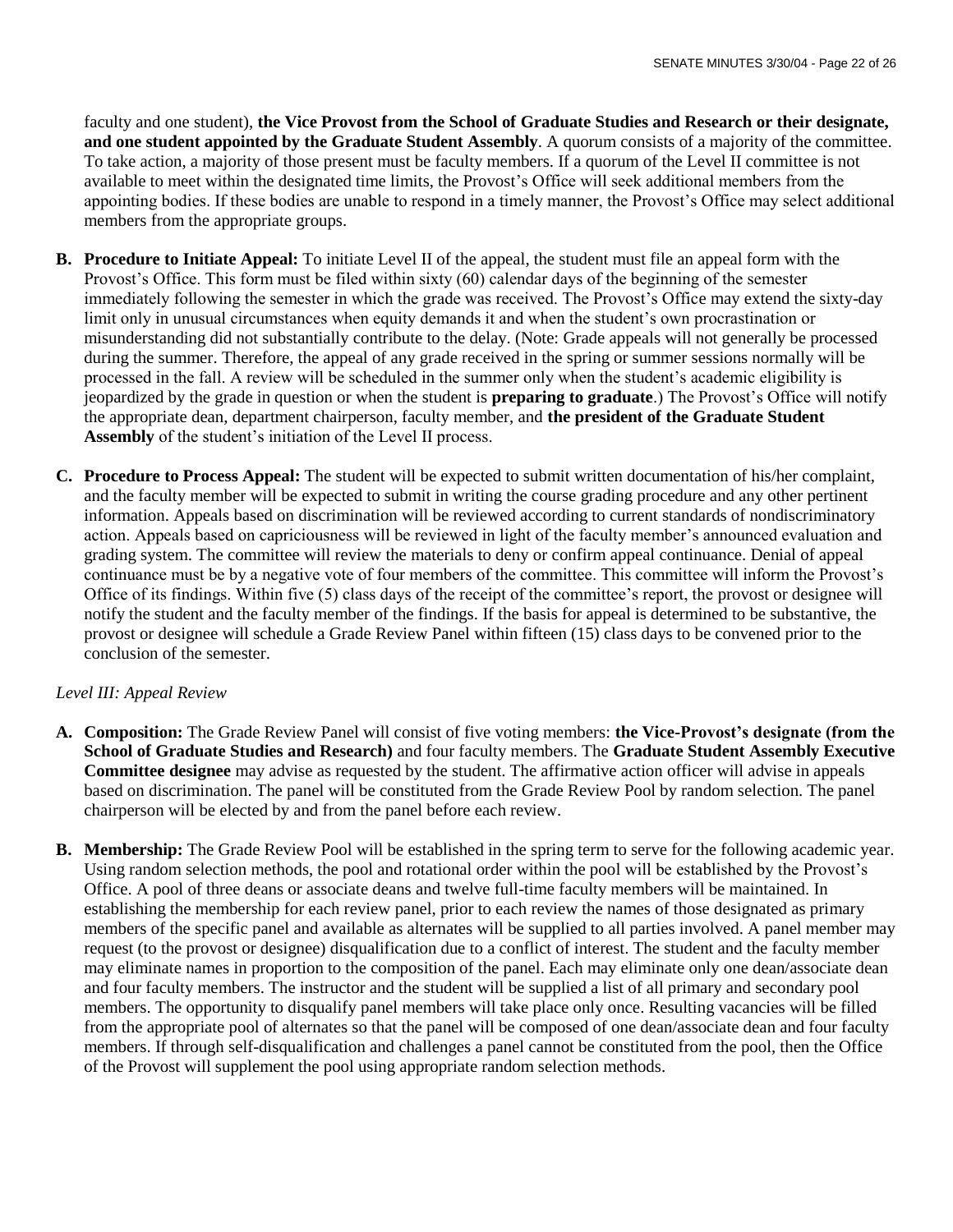### **C. Procedure:**

- 1. Both the student and the instructor will have the right to appear before the panel, present witnesses, and offer evidence. In addition to those specified in Level III, Section A, each may also bring one observer, with whom he or she may consult but who may not participate in the review.
- 2. The panel shall determine its rules of order for internal operation. After hearing the evidence brought forth, the panel will privately deliberate and render a decision. If the grade appeal is upheld, the panel will constitute a committee of three appropriate faculty members (knowledgeable in the discipline but excluding the faculty member against whom the complaint was lodged), who will review the student's work and recommend the appropriate grade or suitable remedy. The panel will incorporate this information in its determination, which it then forwards to the Provost's Office for implementation, ordinarily within thirty days. The Provost's Office will initiate the processing of grade changes resulting from Level III decisions.
- 3. The written report sent to the Provost's Office will state whether the student's appeal is upheld or denied; if upheld, the committee's evaluation and remedy will be included. Both the student and the faculty member have the right to review all documents related to the appeal. All documents supporting the report will be sealed and kept only as long as necessary (normally one year) to ensure the appropriate action is taken before they are destroyed or returned to the individual presenting the evidence.

#### *Ancillary Provisions*

- **A. Continuing Rights:** This appeal does not supplant any legal rights afforded by the Commonwealth of Pennsylvania and/or the government of the United States. Nothing in this policy abrogates or modifies any provisions of or rights under the Collective Bargaining Agreement.
- **B. Discrimination in this policy generally means unlawful discrimination:** To the extent that any form of discrimination identified in this definition is not unlawful discrimination, this definition shall not be taken to create a cause of appeal against the university. In such cases, the final appeal procedures stated in this policy will be final and binding on the student.
- **C. Tenure and Promotion Committee Membership on Grade Appeals Committees:** Members of the university wide tenure and promotion committees may not serve concurrently on grade appeals committees.
- **D. Support Mechanism:** The Provost's Office, after consultation with the **Senate University Wide Graduate Committee** and APSCUF, will be responsible for identifying a pool of at least ten faculty members well versed in the preparation of grade appeals who will be available upon request to help students or faculty prepare documentation for the grade appeals process.
- **E. Training/Support:** The Provost's Office will offer yearly information sessions/workshops to assist deans, chairs, grade appeals panel/committee members, and **members of the Graduate Student Assembly/University Wide Graduate Curriculum Committee** in identifying issues and to provide guidance for the resolution of grade appeals.
- **F. Dissemination of Grade Appeal Information:** The Provost's Office will annually report to the university community a statistical summary of grade appeal data that does not compromise confidentiality including 1) the number of appeals filed, 2) the resolutions at levels II and III, and 3) the final implementation of Level III decisions.
- **G. Appeals on Procedural Grounds:** Decisions may not be challenged merely because the Provost's Office fails to comply with Ancillary Provisions D, E, or F above.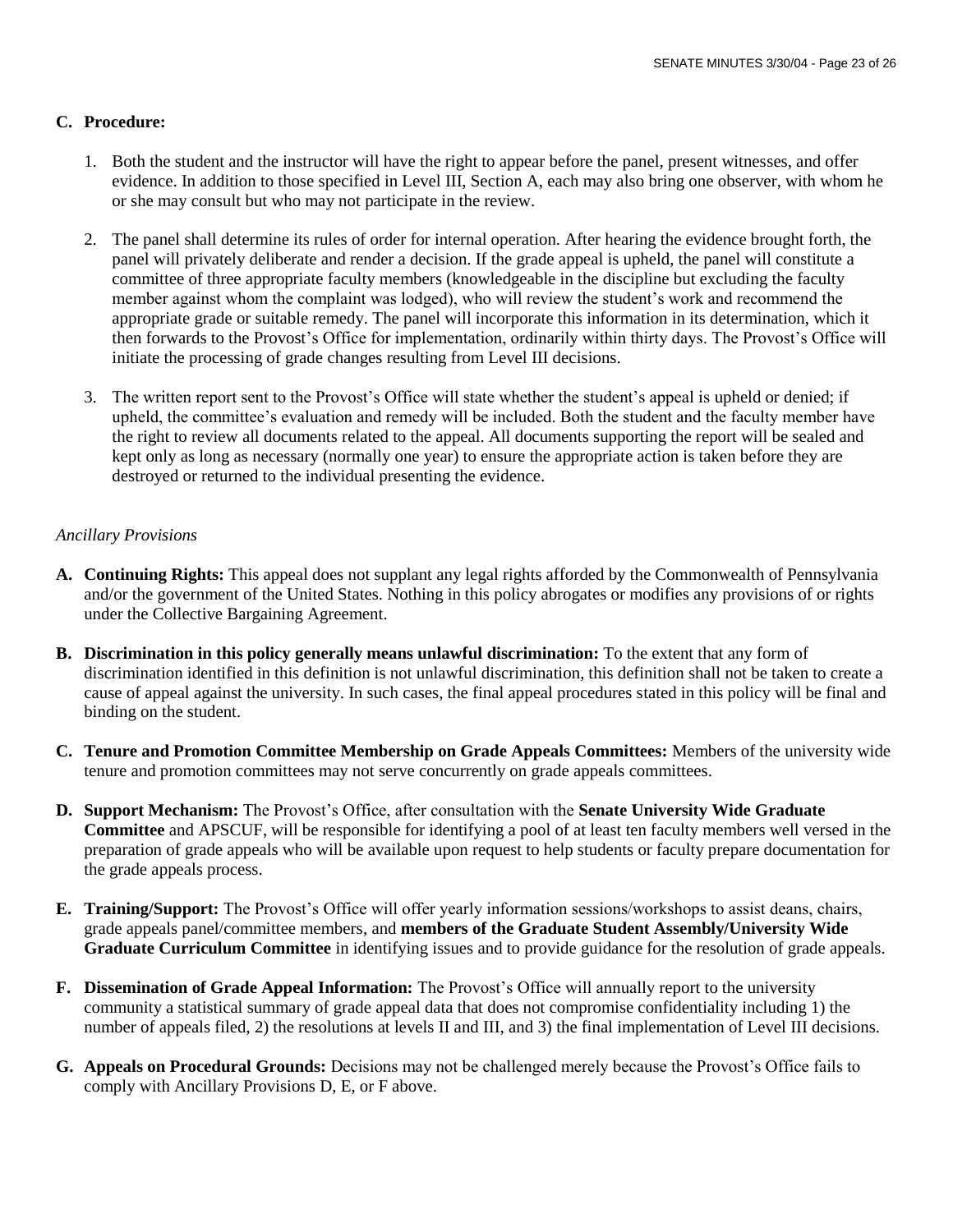- **H. Intentional Misrepresentation:** Intentional misrepresentation in the filing of grade appeals by students will be referred to the university judicial system for students. Intentional misrepresentation by faculty in the grade appeals process will be referred to the Provost's Office.
- **I. Confidentiality:** Students, faculty, administrators, and staff involved in processing and hearing grade appeals must respect the confidentiality of all aspects of these proceedings. Those breaching confidentiality subject themselves to possible disciplinary action. This shall not abridge the First Amendment rights of the student appellant nor the instructor against whom the appeal has been filed.
- **J. Intended Purpose:** The grade appeal procedures are designed simply as a means to resolve differences between students and faculty related to grading. Unless there is intentional misrepresentation, the results of a grade appeal may not be used for disciplinary action of personnel.
- **K. Faculty Compensation:** If a Review Panel (hearing) is scheduled at a time in the summer when any faculty member involved is not under contract, the faculty member will be compensated under terms mutually agreed upon at Meetand-Discuss.
- **L. Review of Policy:** Every five years the **Senate University Wide Graduate Committee** will review, in consultation with the campus community, the operation of the Grade Appeals Policy and recommend changes deemed appropriate.
- **M. \*Amendment:** Amendments may be implemented upon concurrence by University Senate, APSCUF Representative Council, and Meet-and-Discuss.
- **\*NOTE:** In the amendment process above, specification of University Senate implies the Council of Trustees' role in approving Senate actions and recognizes the Council of Trustees' final action to change policy.

#### **FOR ACTION:**

# **TABLED**

#### **Continuous Dissertation (Marked up to highlight the changes)**

For all doctoral students admitted or commencing course work during the Fall 1990 semester and thereafter, the following policy is binding. **Beginning with the fall 2004 term, this policy is binding for all doctoral students**. Following completion of all course, language and skill requirements and of the comprehensive examination requirement, doctoral students must enroll for at least **one** credit of dissertation or **0.5 credit of** continuous dissertation both semesters (Fall and Spring) annually through the graduation of the student**, or until the time limit is exceeded (See "Time Limitation for Doctoral Students" policy**). For this period, the student will be considered a full-time doctoral student. The University will provide a one dissertation credit for each semester beyond the required dissertation credit hours, until the student graduates or the time limit is exceeded (see "Time Limitation for Doctoral Students" policy). Students must pay tuition and mandatory University fees (equal to the part-time mandatory fees), and may choose to pay Student Health and Activity Fees if the associated services will be used. Until the dissertation is successfully defended, a grade of "R" will be assigned to each registered credit. Upon successful completion of the dissertation, the grade assigned by the dissertation director will apply to all registered dissertation credits.

#### **Justification:**

1. Continuous dissertation registration is essential for: a) tracking and monitoring the progress of our doctoral students, and b) achieving a mechanism that would allow these students to be recognized as full-time.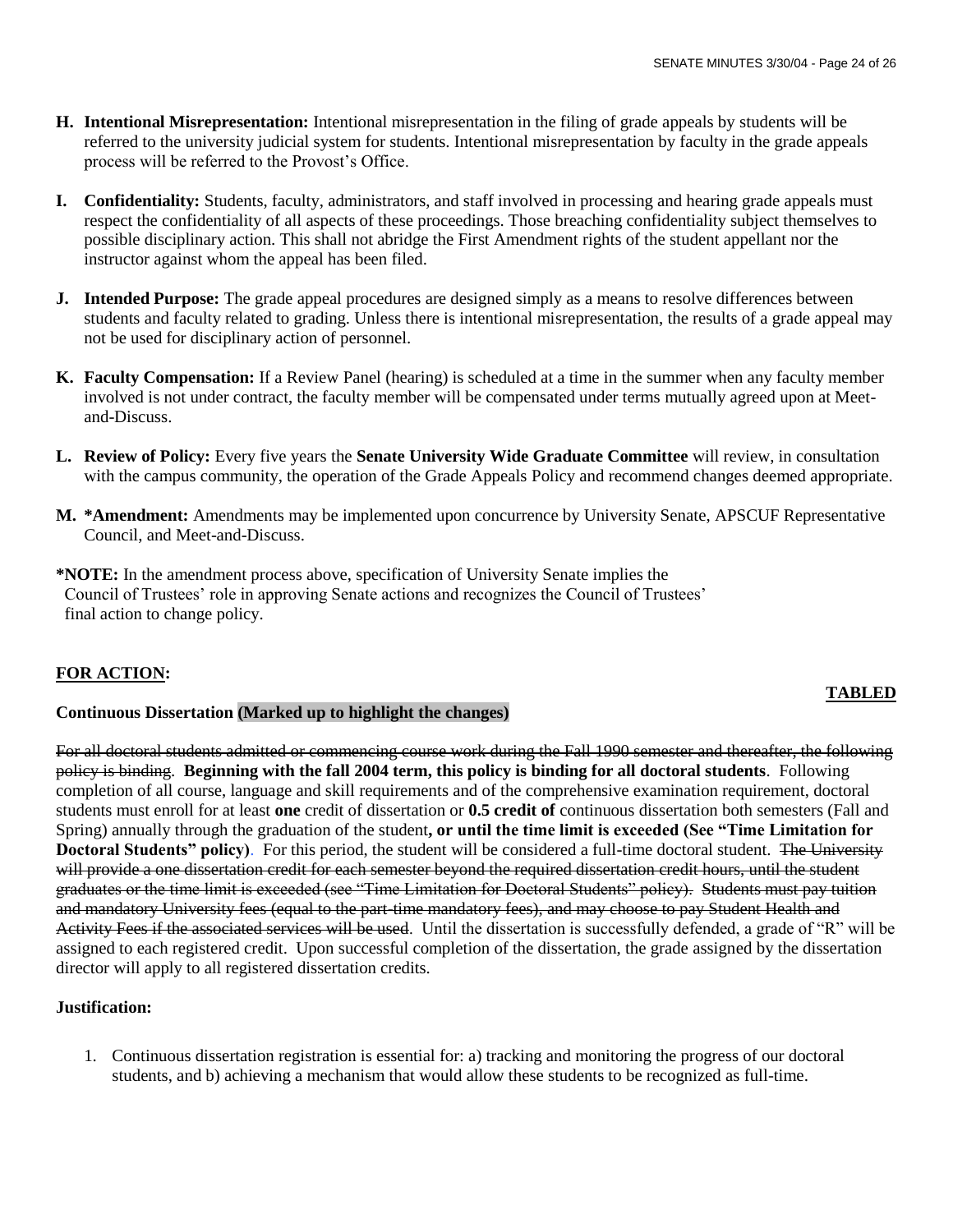- 2. IUP has been unusual in not requiring students to pay continuous dissertation registration as compared to our peer institutions. Additionally, the use of University funds for this purpose is not sustainable.
- 3. To reduce any undue financial burden on doctoral students, only 0.5 credit of continuous dissertation registration is being recommended (as opposed to 1 credit), placing IUP in the middle of the continuous registration cost when compared to our peer institutions.

#### **Continuous Dissertation** (New Policy without any markups)

Beginning with the fall 2004 term, this policy is binding for all doctoral students. Following completion of all course, language and skill requirements and of the comprehensive examination requirement, doctoral students must enroll for at least one credit of dissertation or 0.5 credit of continuous dissertation each semester (Fall and Spring) annually through the graduation of the student, or until the time limit is exceeded (See "Time Limitation for Doctoral Students" policy). For this period, the student will be considered a full-time doctoral student. Until the dissertation is successfully defended, a grade of "R" will be assigned to each registered credit. Upon successful completion of the dissertation, the grade assigned by the dissertation director will apply to all registered dissertation credits.